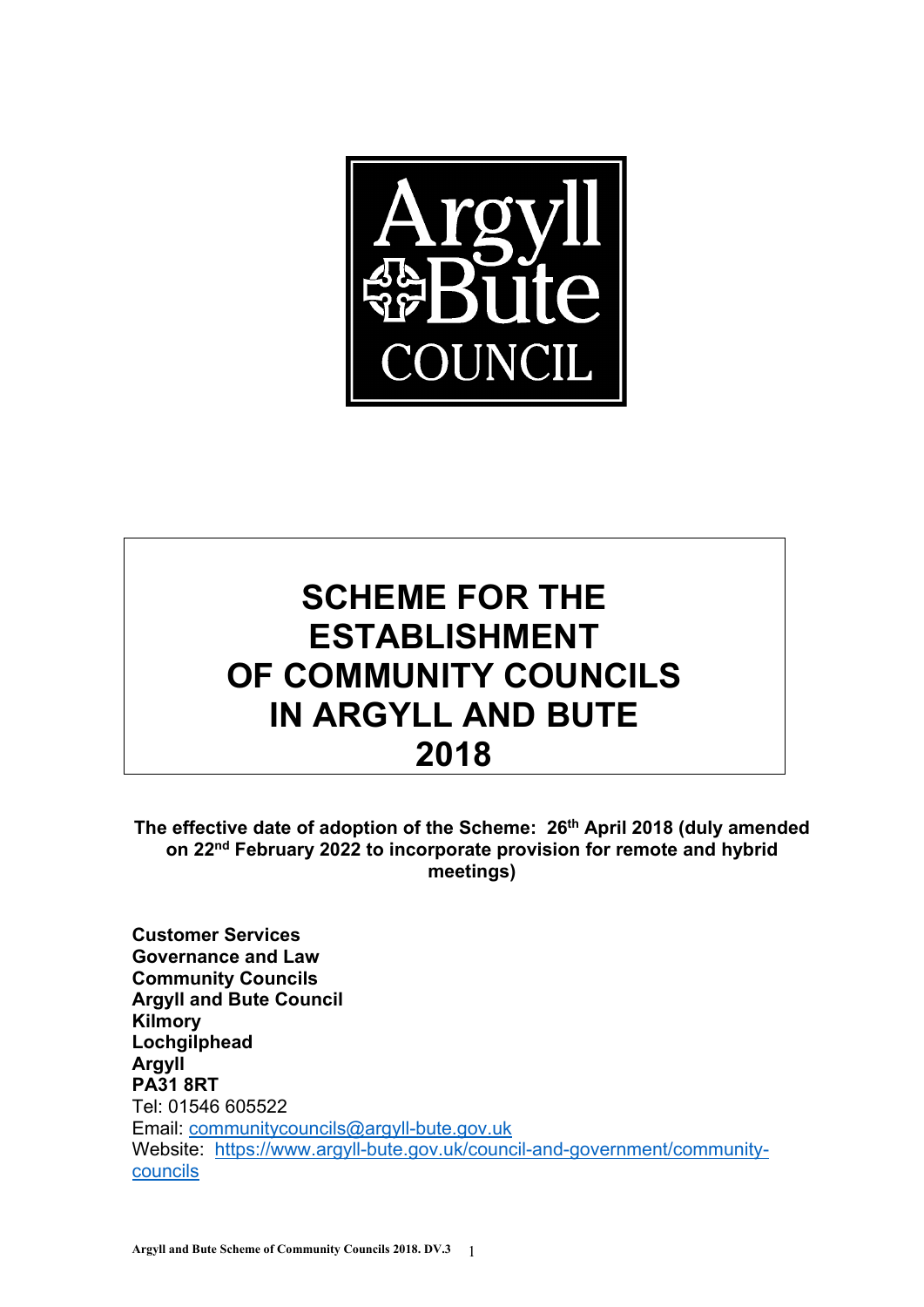# **INDEX**

| Scheme for the establishment of Community<br>Councils in Argyll and Bute | Pages 3 - 10    |
|--------------------------------------------------------------------------|-----------------|
| Appendix 1 - Model Constitution                                          | Pages $11 - 17$ |
| Appendix 2 – Model Standing Orders                                       | Pages $18 - 21$ |
| Appendix 3 – Community Council Boundaries                                | Pages $22 - 28$ |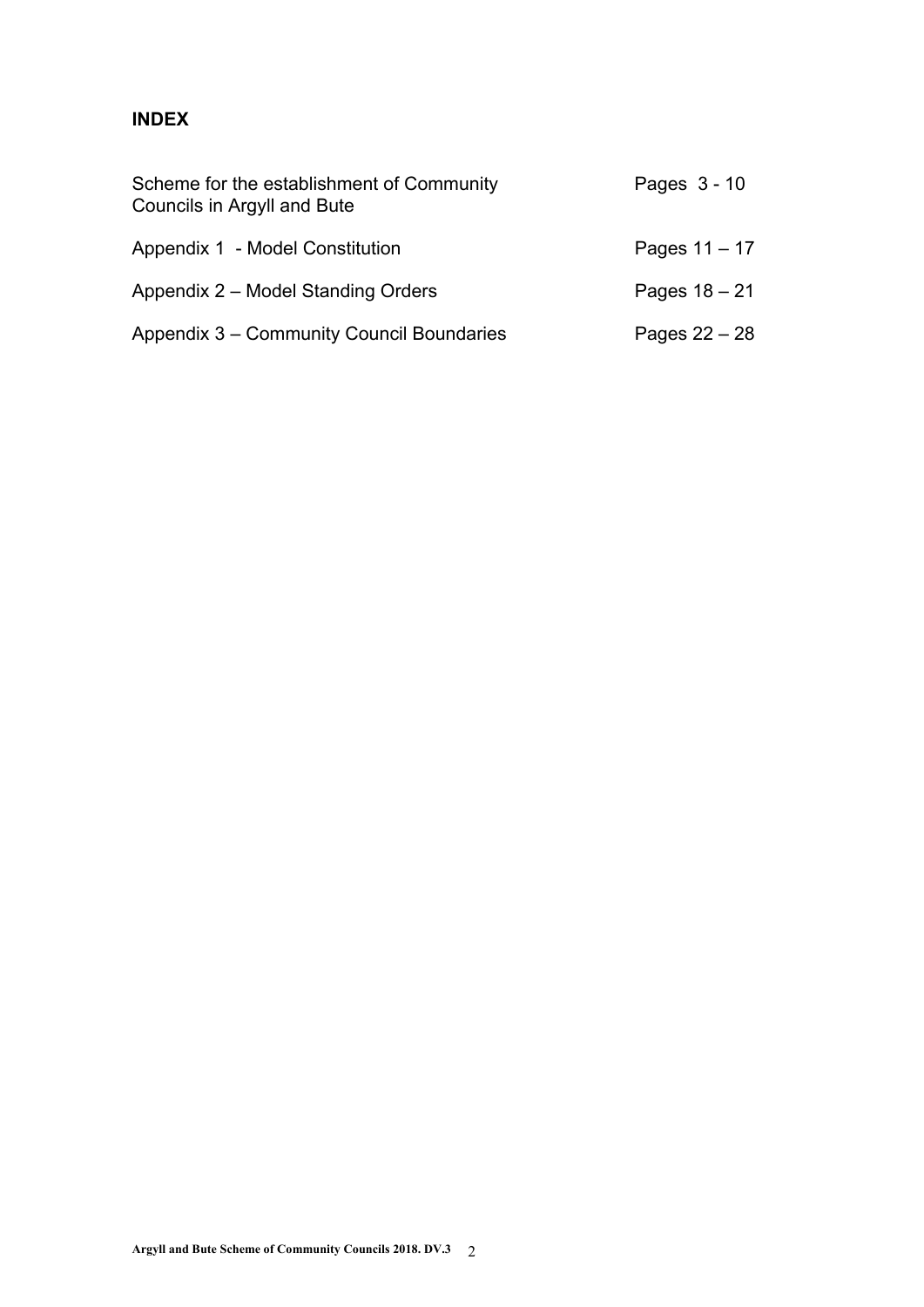# **SCHEME FOR THE ESTABLISHMENT OF COMMUNITY COUNCILS WITHIN ARGYLL AND BUTE**

#### **1 Introduction**

- 1.1 Community councils were first established in Scotland in terms of the Local Government (Scotland) Act 1973. Thereafter, the Local Government etc. (Scotland) Act, 1994 made provision for the continuation of community councils.
- 1.2 This Scheme for the Establishment of Community Councils in Argyll and Bute (hereinafter referred to as "the Scheme"), which reflects with local modification the Model Scheme for community councils in Scotland produced in 2009, will come into effect on the date it is adopted by Argyll and Bute Council.

#### **2. Statutory Purposes**

2.1 The statutory purposes of community councils established under the Scheme are set out in Section 51 (2) of the Local Government (Scotland) Act 1973, as follows: -

*''In addition to any other purpose which a community council may pursue, the general purpose of a community council shall be to ascertain, co-ordinate and express to the local authorities for its area, and to public authorities, the views of the community which it represents, in relation to matters for which those authorities are responsible, and to take such action in the interests of that community as appears to it to be expedient and practicable''*

#### **3. The Role and Responsibilities of Community Councils**

- 3.1 The general purpose of community councils is to act as a voice for their local area. This will involve them articulating the views and concerns of local people in their area on a wide range of issues of public concern and making representations to their local authority, other public sector bodies and private agencies on matters within their sphere of interest.
- 3.2 It is essential that these views are demonstrated to be representative of the community. Accordingly, the community council will have in place, in consultation with the local authority, recognised consultative mechanisms to validate their views and devise strategies to secure greater involvement by all sections of the community.
- 3.3 Community councils are consulted on planning applications and licensing matters. Liaison on other matters may also be jointly agreed between community councils, the local authority and other public sector and private agencies. There should be positive mutual engagement in the establishment of working relationships with the local authority, Area Community Planning Groups and other agencies.
- 3.4 Community councils may carry out other activities that are in the general interests of the communities they represent, provided these activities fall within the objectives of their Constitution and the terms of the Scheme including their duties as a community participation body under the Community Empowerment Act 2015.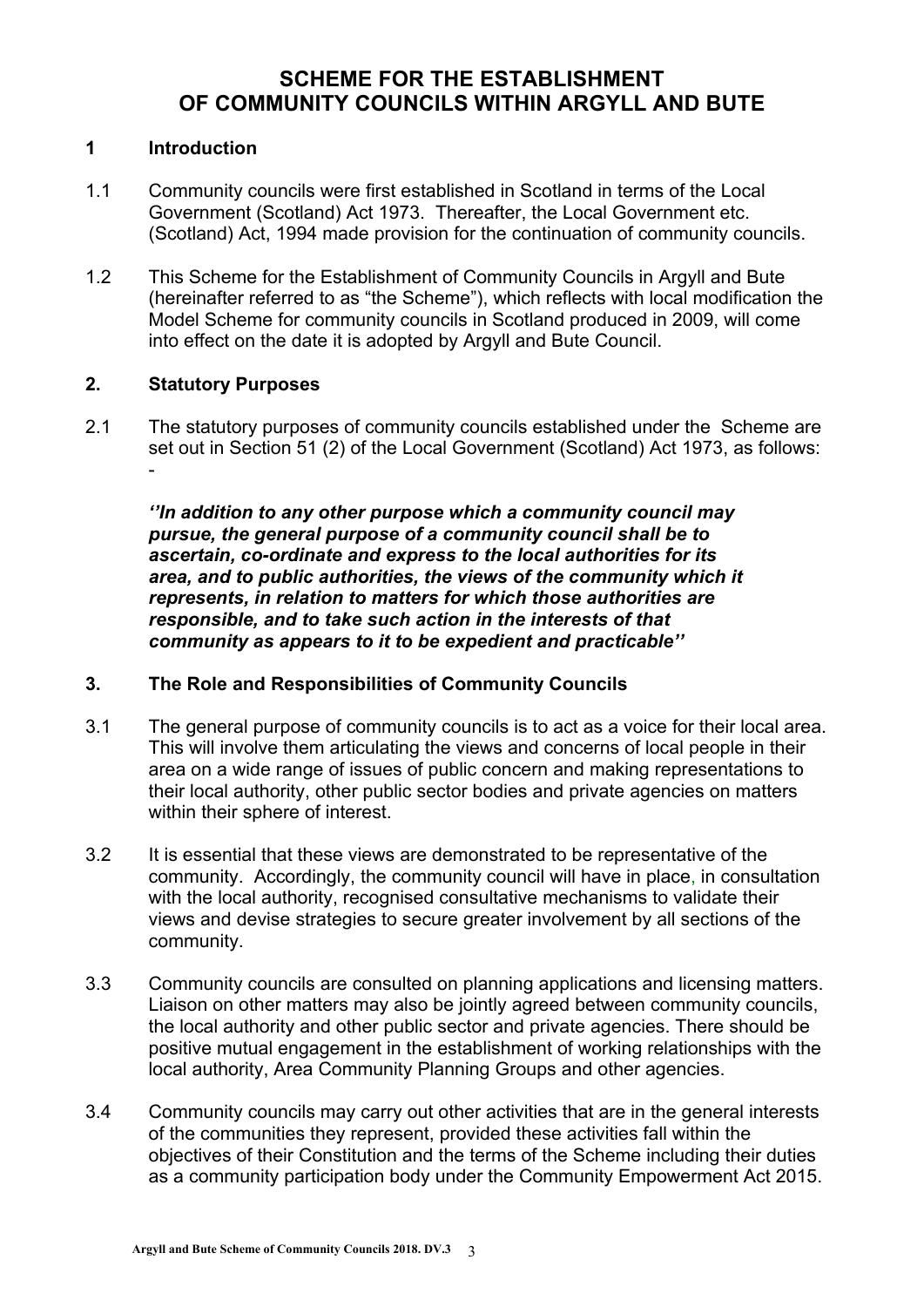- 3.5 In carrying out their activities community councils must at all times adhere to the law, the terms of the Scheme and the community councillors' code of conduct. It should be noted that while Data Protection legislation applies to community councils, Freedom of Information legislation does not currently apply.
- 3.6 Each community council is required to adopt a Constitution, based upon the Model Constitution at Appendix I, together with Standing Orders at Appendix 2, in order to encourage and maintain consistency for all community councils and to facilitate the proper conduct of their proceedings. Any proposed deviation from the Model Constitution or Model Standing Orders requires to be supported by twothirds of the community council members attending and thereafter approved by Argyll and Bute Council before it shall have effect.
- 3.7 Community councils have a duty under statute to represent the views of their local community. It is vital therefore, that they reflect the broad spectrum of opinion and interests of all sections of the community. In order to fulfil their responsibilities as effective and representative organisations, community councils will:
	- a Inform the community of the work and decisions of the community council by posting agendas and minutes of meetings in public places, such as libraries and notice boards and, subject to the provisions contained within the Data Protection Act 1998, provide contact details of community council members.
	- b Provide agendas, reports and minutes to their members, relevant elected members for their ward area(s) and the public in accordance with the Model Standing Orders and more specifically provide minutes to the Community Council Liaison Officer within 14 days from the date of the meeting.
	- c Seek to broaden expertise by promoting the provision of relevant information at community council meetings from persons who may contribute accordingly.
	- d Make particular efforts to encourage young people and other underrepresented groups to attend and participate in community council meetings and to ensure equality of opportunity in the way the community council carries out its functions.
	- e Maintain proper financial records and present financial reports at community council meetings.
	- f Inform the Community Council Liaison Officer of any change in membership (e.g. resignations) and circumstances, as soon as is practicable.

# **4. Community Councils and Community Council Areas**

4.1 There will be community councils in Argyll and Bute for the areas and by the names set out at Appendix 3 to this Scheme. Argyll and Bute Council has produced maps that define their boundaries. Community councils which existed prior to this Scheme will be disestablished on the day of the first elections to the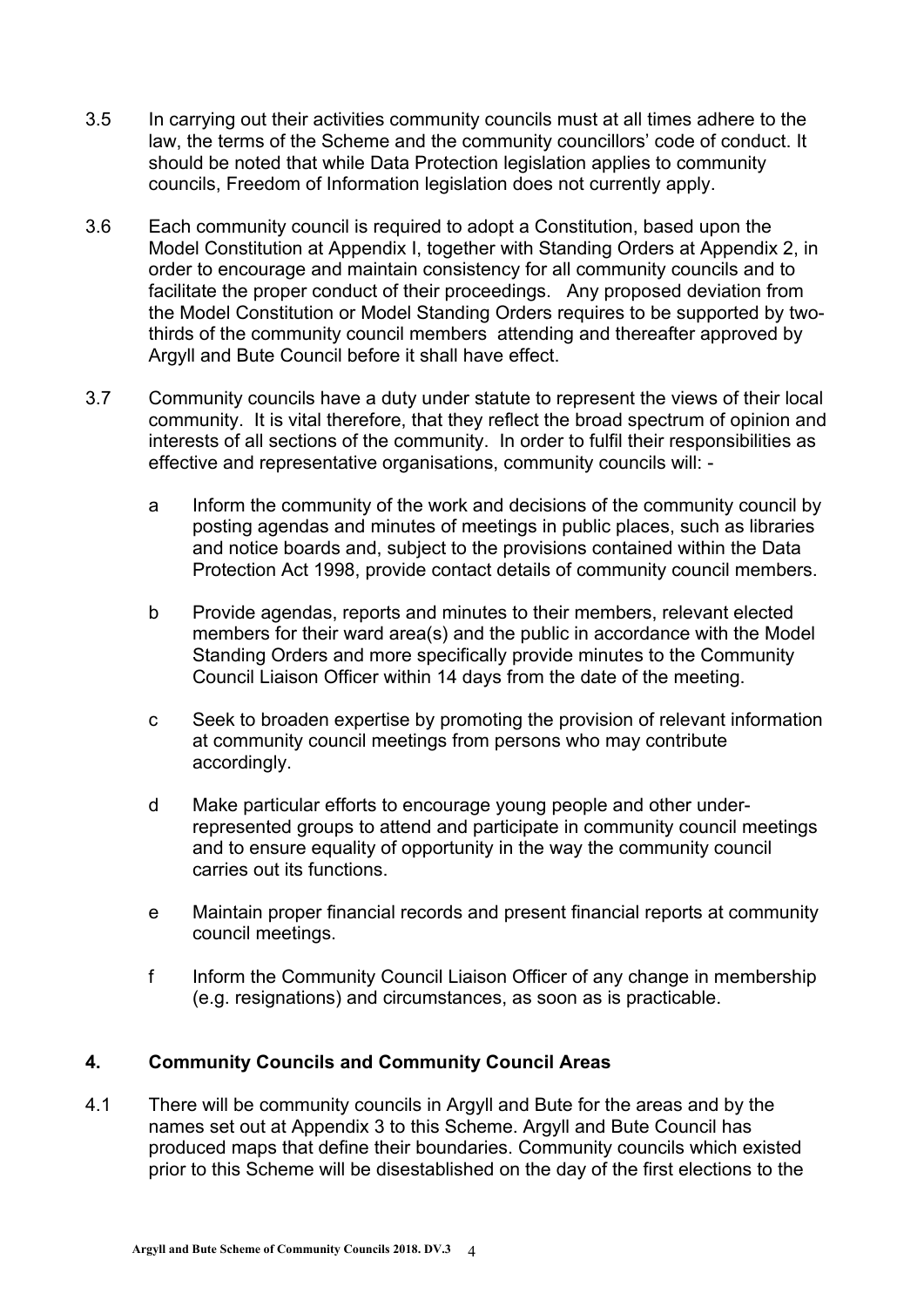community council established under this Scheme held after this scheme is adopted.

# **5. Membership of Community Councils**

- 5.1 A person is entitled to stand for election to, to be elected as, or to be a member of a community council provided that person –
	- has achieved 16 years of age on the day of election
	- is resident within the community council area
	- has their name included in the electoral register for local government elections for the community council area in which they reside.
- 5.2 A person who is a member of Argyll and Bute Council, or the Scottish, UK or European Parliaments will be ineligible from standing for election to, being elected as, or being or remaining a member of a community council.
- 5.3 A member of a community council will represent the whole of the community council area and the persons who live there whether they may or may not have voted for that member.

# **6. Community Council Elections**

# **Electors**

- 6.1 A person is entitled to vote in an election of community councillors provided that person –
	- has achieved 16 years of age on the day of election
	- has their name included in the electoral register for local government elections for the community council area in which they are voting.

# **Nominations and Elections**

6.2 The first elections to be held under the Scheme shall be held on a date determined by Argyll and Bute Council. Subsequent elections will be held on a four-yearly-cycle, on dates to be determined by Argyll and Bute Council.

Argyll and Bute Council will provide for the administration of community council elections which will be held, where there is a requirement for a poll, by postal ballot.

# **Returning Officer**

6.3 The Returning Officer will be the Returning Officer for Parliamentary and Local Government elections in Argyll and Bute, or a person appointed by that Returning Officer.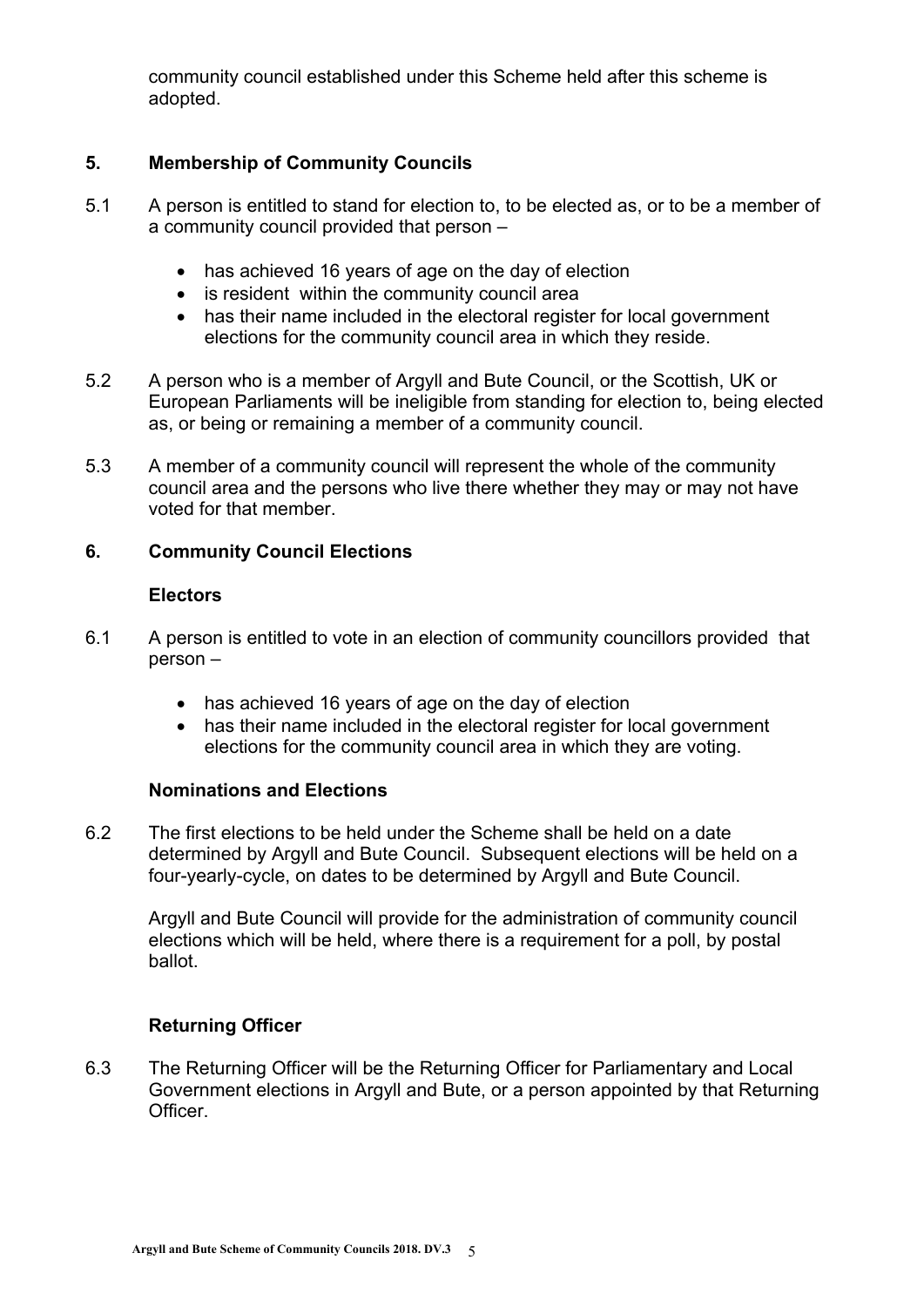# **Nominations**

- 6.4 A candidate for election as a member of a community council will be validly nominated provided the nomination –
	- is subscribed on the correct form by a proposer and seconder, both of whom must be included in the electoral register for local government elections for the community council area;
	- the nomination carries the candidate's consent; and
	- the nomination and consent are received by the Returning Officer before the date and time specified in the timetable for the election.

Self-nomination is not permitted.

#### **Process**

- 6.5 At an ordinary election of community councillors, on the expiry of the period for lodging nominations:
	- (1) Should the number of candidates validly nominated equal or exceed half of but be less than or equal to the total number of seats on the community council as specified in Appendix 3 to the Scheme, the said candidates will be declared to be elected and no poll will be held.
	- (2) Should the number of candidates validly nominated exceed the total number of seats on the community council, a poll will be held. At the poll, each elector will be entitled to vote for candidates up to the number of seats to be filled.
	- (3) Should the number of candidates elected be less than half of the number of seats on the community council, no community council will be established at that time. In such circumstances a follow up election / byelection will be held within 6 months.
- 6.6 If after that follow up election or by-election there remain vacancies in more than half of the number of total number of seats on the community council, the following courses of action will be open to Argyll and Bute Council:-
	- (1) The council may, without disestablishing it, leave the community council dormant and take no further action to hold an election until the council is satisfied that sufficient local interest is in place to support a sustainable community council,
	- (2) the council may, following discussions within the community and with neighbouring community councils, disestablish the community council for which a follow up election has been held, adjust community council boundaries, and hold such fresh elections as may be necessary to ensure the area of the disestablished community council is adequately represented on the community council(s) covering the amalgamated area(s).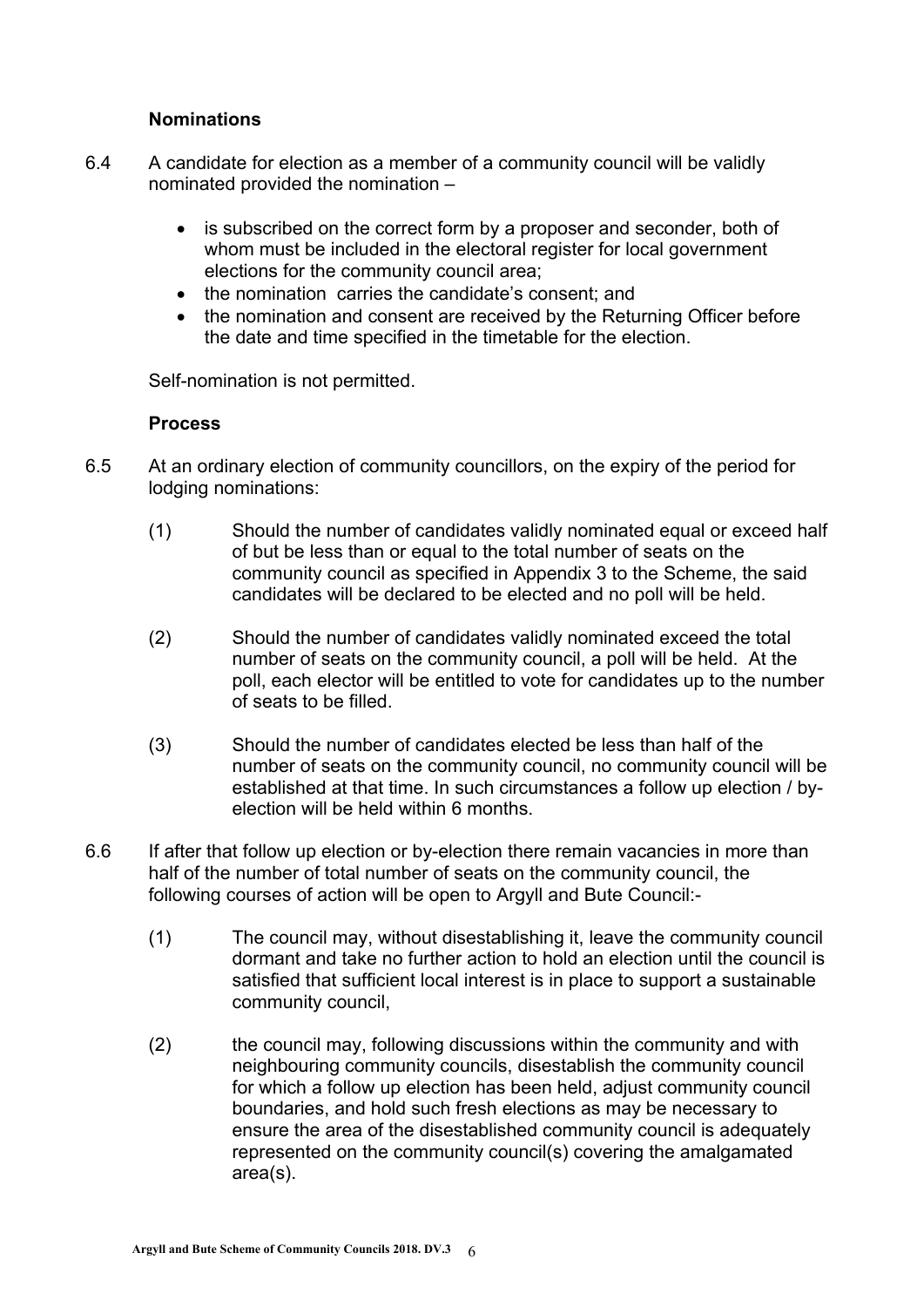#### **Method of Election**

6.7 In any poll for the election of community councillors those candidates who receive the highest number of votes cast will be elected up to the number of seats to be filled.

#### **Casual vacancies between elections**

- 6.8 A vacancy on a community council will arise in the following circumstances:
	- when all seats have not been filled through the election process;
	- when a community council member submits her/his resignation to the Convener or Secretary of the community council; or
	- when a community council member ceases to be qualified to be a member in the circumstances set out in clauses 5.2, 6.9 and 13.12.5 of the Scheme.
	- a) The community council may fill the vacancy through co-option with voting rights to a maximum of one third of the total membership of the community council.
	- b) Co-opted members must be eligible for membership of the community council as detailed:
		- has achieved 16 years of age on the date of co-option
		- is resident within the community council area
		- has their name included in the electoral register for local government elections for the community council area in which they reside.
		- is not the subject of sanctions contained at clauses 13.5.3 or 13.12.3 to 13.12.5 on the date of co-option.
	- c) They must be elected onto the community council by a 2/3rds majority of the community council members attending the meeting
	- d) Such co-opted members will have full voting rights.
	- e) Co-opted members may serve for a maximum of 2 years or until the interim by-elections, whichever is the later, at which point they will require to stand for election or step down from the role.
	- f) In the event of non-election or stepping down co-opted members will not be eligible for co-option again until the next review of the Scheme and fresh elections have been undertaken.
	- g) Notice of persons proposed for co-option is required to be intimated to all of that community council's members at least 14 days prior to the meeting when the matter will be decided and in terms of keeping the community informed, the names of the persons proposed will be listed on the agenda for the meeting where the matter will be decided.

#### **Disqualification of Membership**

6.9 a) A member of a community council who ceases to reside within the community council area will cease to be a member of the community council.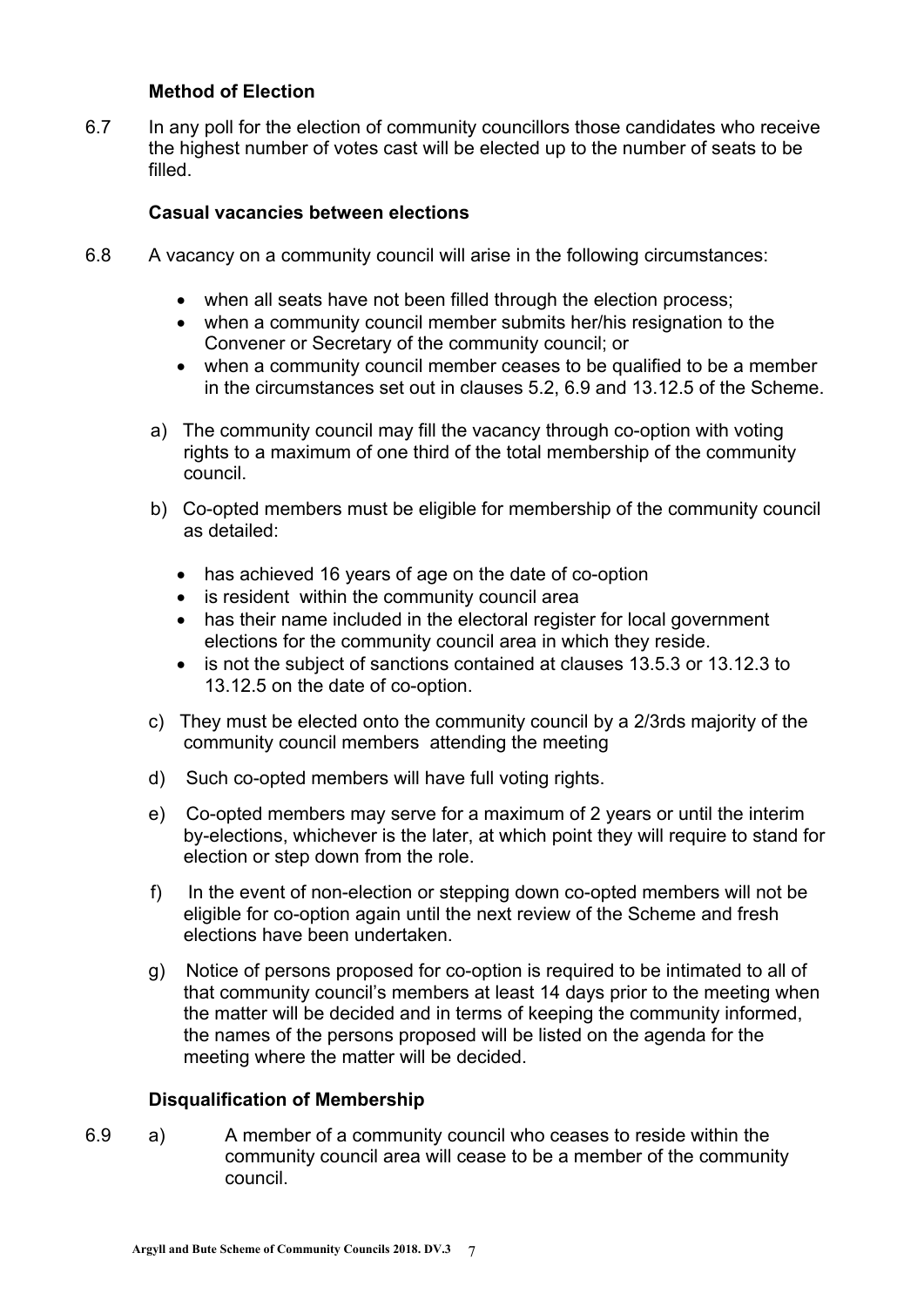- b) A member of a community council who fails throughout a continuous period of 6 months to attend any community council meeting, with or without submitting apologies will cease to be a member of the community council unless the community council is satisfied as to the reason for the absence.
- c) A member of a community council who is elected as a member of Argyll and Bute Council, or the Scottish, UK or European Parliaments shall cease to be a member of the community council as of the date of their election.
- d) A member of a community council who is disqualified from being a member of a community council under clause 13.12.5 will cease to be a member of the community council for the remaining period of the Scheme.
- 6.10 Should a vacancy or vacancies arise in the membership of a community council between elections, the community council will advise Argyll and Bute Council who may hold an interim by-election and offer each community council opportunity to be included in the by-election.
- 6.11 Argyll and Bute Council will not normally hold more than one by-election to fill casual vacancies in any community council within a 24-month period. Should circumstances arise that lead to the number of community councillors to fall below half of the total number of seats on the community council Argyll and Bute Council will hold a by-election during which time the remaining members (provided a quorum remains) of the community council will continue and may meet as a community council until the process of seeking to fill seats set out in para 6.6 above will have been held and exhausted, and Argyll and Bute Council decides to take the action set out in that paragraph or such other action as it considers appropriate in the circumstances.

6.12 The Returning Officer reserves the right to vary the community council term, should other electoral timetables conflict with the community council election for that term, to prevent disruption to the community council election process.

#### **7 Use of Local Skills / Knowledge**

A community council may seek information or advice from any person who may have particular skills or knowledge relating to an issue which the community council is considering. A summary of the information or advice provided by such person will be recorded in the minutes of the meeting, and the final decision on any such issue will be taken only by the elected members of the community council.

#### **8 Equalities**

8.1 Recognition should be given to the contribution of everyone participating in the work of a community council. Community councils will comply with equal opportunities legislation and good practice, and ensure that equality of opportunity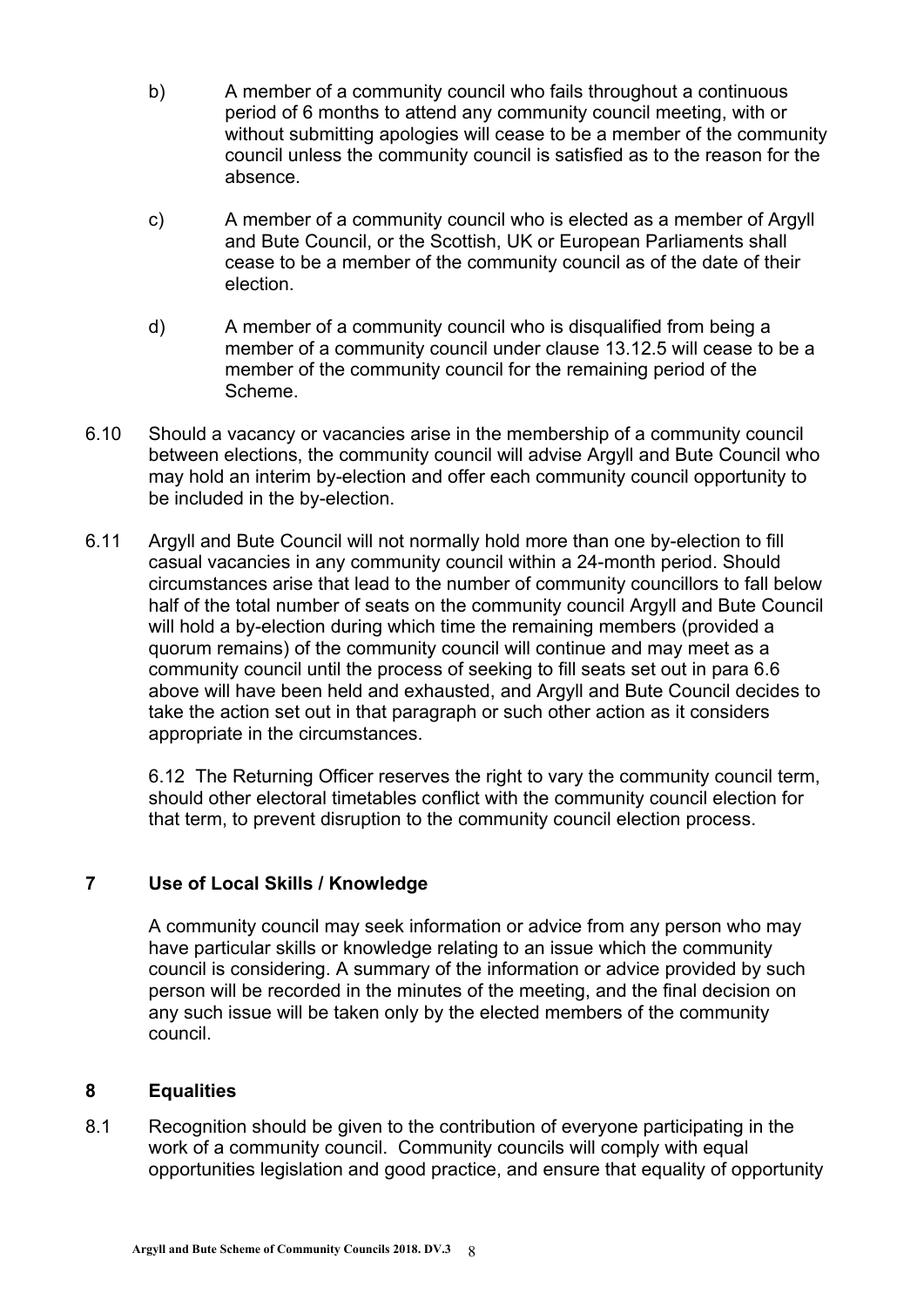is given to people within the community to put forward their views and opinions, and to have their skills and experience taken into account.

# **9. Meetings**

- 9.1 The first meeting of a community council following a community council election, will be called by the Returning Officer and will take place within 21 days of the date of the election, or as soon as practicable thereafter. The business of that meeting will include adoption of a Constitution and Standing Orders, appointment of office-bearers and any outstanding business matters from any outgoing community council.
- 9.2 The frequency of meetings will be determined by each community council, subject to one annual general meeting being held by the end of June each year and a minimum of 6 ordinary meetings being held each year for community councils where the electorate is above 600, or a minimum of 4 where the electorate is 600 or less.
- 9.3 The quorum at a meeting of a community council will be one quarter of the current number of elected members, but will never be less than three.
- 9.4 An outline for the content of business that community councils should adhere to when holding ordinary, special and annual general meetings is contained within the Model Standing Orders.
- 9.5 Meetings of community councils may take place with attendance being (a) in person; (b) by remote means (including by audio only or a combination of video and audio); (c) by a combination of in person attendance and remote attendance.

# **10. Liaison with the Council / Other Agencies / Area Community Planning Groups**

- 10.1 Liaison with Argyll and Bute Council will adhere to the code of communication guidelines set out in the Best Practice Agreement. Community councils may make representations to Argyll and Bute Council and other public and private agencies, on matters for which it is responsible and which it considers to be of local interest. Other organisations will have adopted their own customer charter and community councils should contact them directly in the event of a query.
- 10.2 Community councils are strongly encouraged to work with and positively participate in the work of Area Community Planning Groups, which are the key local community engagement development forums in local decision making areas.
- 10.3 Representations should be made in the case of statutory procedures, such as planning or licensing matters, in terms of that procedure to the appropriate council official. On issues where a council service is consulting with community councils, representations should be made to the appropriate service officer.
- 10.4 Community councils will provide copies of their agendas 7 days prior to meetings and minutes within 14 days of the meeting having taken place to the council via the local authority's Community Council Liaison Officer.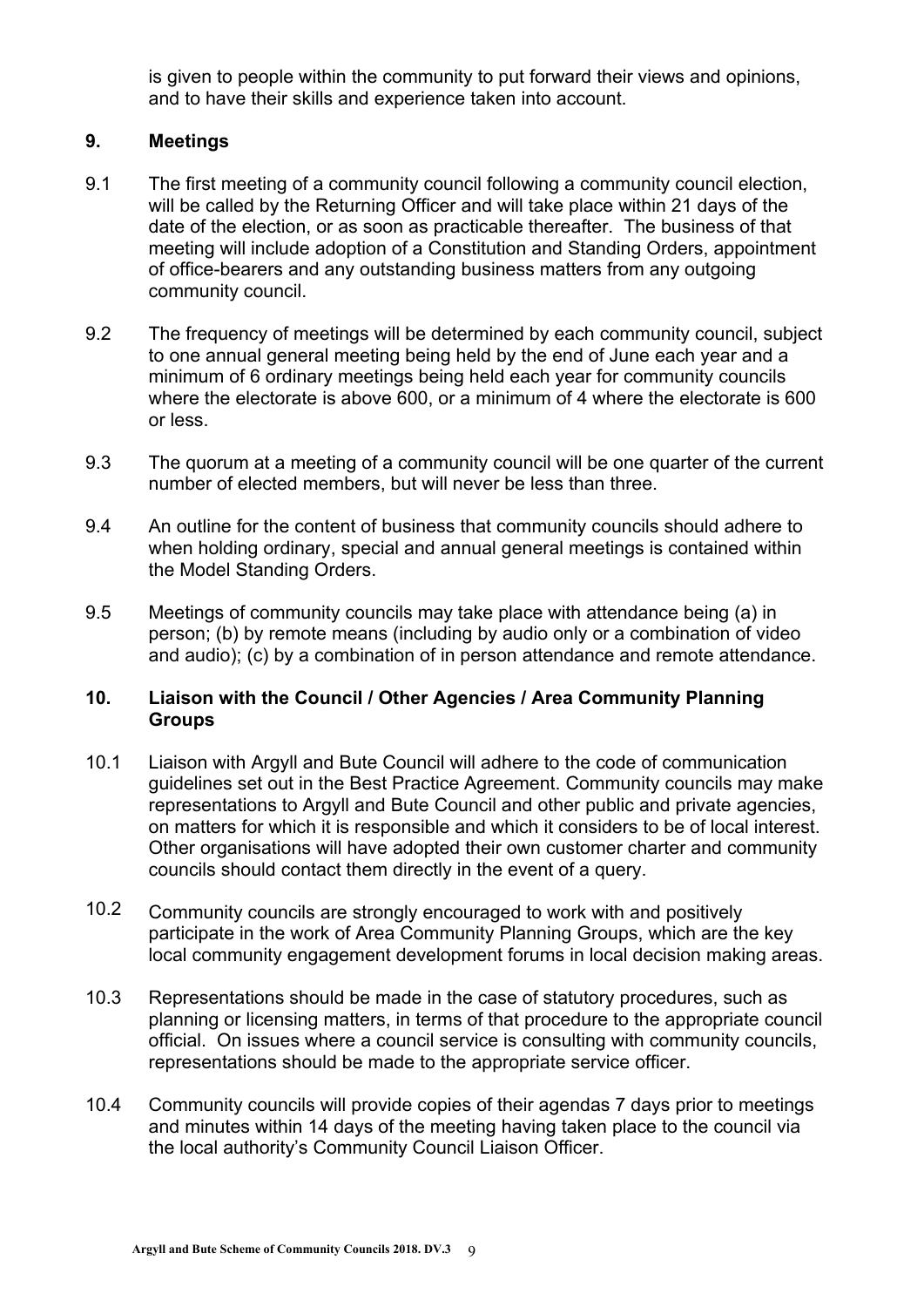# **11 Resourcing a Community Council**

- 11.1 The financial year of each community council will be specified in the constitution of each community council to allow for the proper submission of accounts to the community council's annual general meeting.
- 11.2 The annual accounts of each community council will be examined by a person of good standing appointed by the community council, who must not be a member of that community council. A copy of the independently examined accounts will be submitted to the annual general meeting for approval and will be forwarded immediately after that meeting to the Community Council Liaison Officer.
- 11.3 Argyll and Bute Council may, at their discretion, require the community council to produce such records, vouchers and account books, as may be required.
- 11.4 A community council may secure financial or other resources for schemes, projects and other purposes consistent with its functions, and may apply for grants for suitable projects through the local authority or other grant schemes, but it will not accept any donation from any registered political party nor use any resources for purposes designed to affect support for or opposition against any such party.
- 11.5 Argyll and Bute Council, upon production of the approved audited accounts, may provide an administrative grant to community councils to assist with the operating costs of the community council. Grant payments may be used to cover the costs of:
	- o Auditors' fees
	- o Production and circulation of minutes, agenda and annual reports or other Community Council documentation
	- o Stationery
	- o Photocopying
	- o Postage
	- o Travel costs
	- o Telephone costs
	- o Accommodation lets
	- o Affiliation fees
	- o Subscriptions (including those associated with facilitating remote or hybrid meetings)
	- o Website Costs
	- o Bank charges
	- o Advertising
	- o General publicity, promotional and ceremonial activities
	- o Consultation with the community
	- o Honorariums' to the Community Council secretary or treasurer
- 11.6 Argyll and Bute Council may facilitate advice and assistance to community councils and arrange for the establishment of a training programme for community councils on the duties and responsibilities of community council office-bearers, the role of community councils (including community engagement processes), the functions of the local authority and other relevant topics.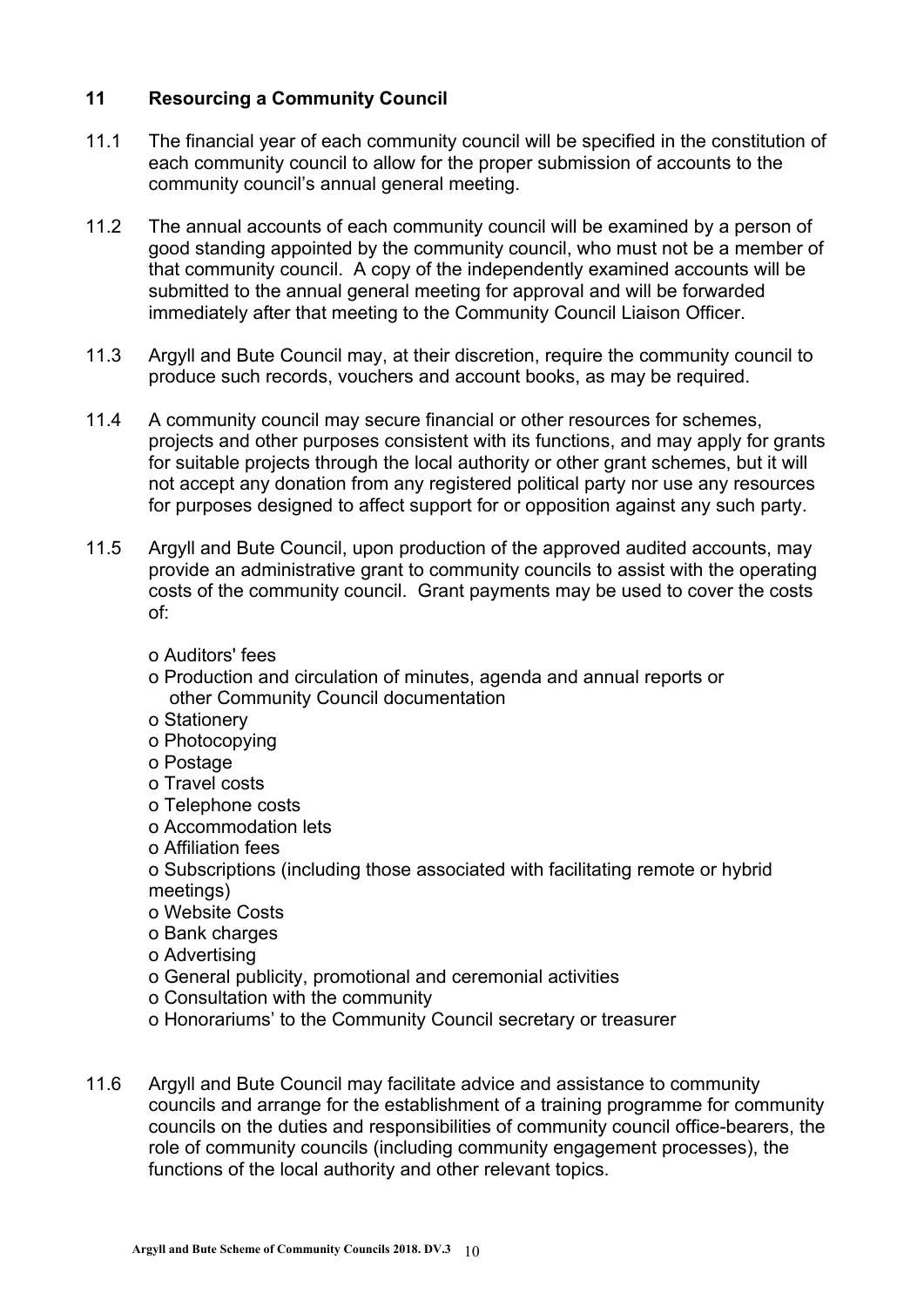# **12. Liability of Community Council Members**

12.1 Argyll and Bute Council will meet the costs of public liability insurance in respect of the reasonable and proper activities of community councils.

#### **13. Complaints against Community Councils**

- 13.1 Both elected and co-opted members of community councils must comply with and abide by the terms of this Scheme, the constitution of their community council (as may be amended from time to time) and the Code of Conduct for Community Council Members.
- 13.2 Any person may complain to the community council about the conduct of the community council, or any member or group of members thereof. All complaints shall be dealt with by the community council in the first instance, unless:

 13.2.1 the complaint concerns the conduct of the community council as a whole, or the conduct of half or more of the community council members;

 13.2.2 three or more complaints have previously been received about a particular community council member, or from a particular individual, during a single community council term; or

13.2.3 the complaint concerns the response of the community council to a previous complaint.

- 13.3 Complaints falling within one of the categories in clauses 13.2.1 to 13.2.3 shall be referred to the Community Council Liaison Officer who will establish a Conduct Review Panel established under clause 13.7.
- 13.4 The community council need not consider the substance of a complaint, nor refer a complaint to the Conduct Review Panel, if the community council decides (by a simple majority of those attending and voting at a meeting) that the complaint is vexatious, or that the subject matter of the complaint is substantially identical to that of a previous complaint that has been or is being dealt with by either the community council or the Conduct Review Panel.
- 13.5 All other complaints shall be considered by the relevant community council who shall have in place a process for complaints handling which entails all complaints being formally tabled at the next available meeting of the community council for discussion and determination. A simple majority of members attending and voting shall decide on whether the subject of the complaint has, on the balance of probabilities, failed to comply with the obligations set out at clause 13.1. Any member who is the subject of a complaint, or who is the complainer, shall not be entitled to vote. If satisfied that those obligations have not been complied with, the community council must either:

13.5.1 censure the member(s) in question;

13.5.2 issue a formal written warning to the member(s) in question;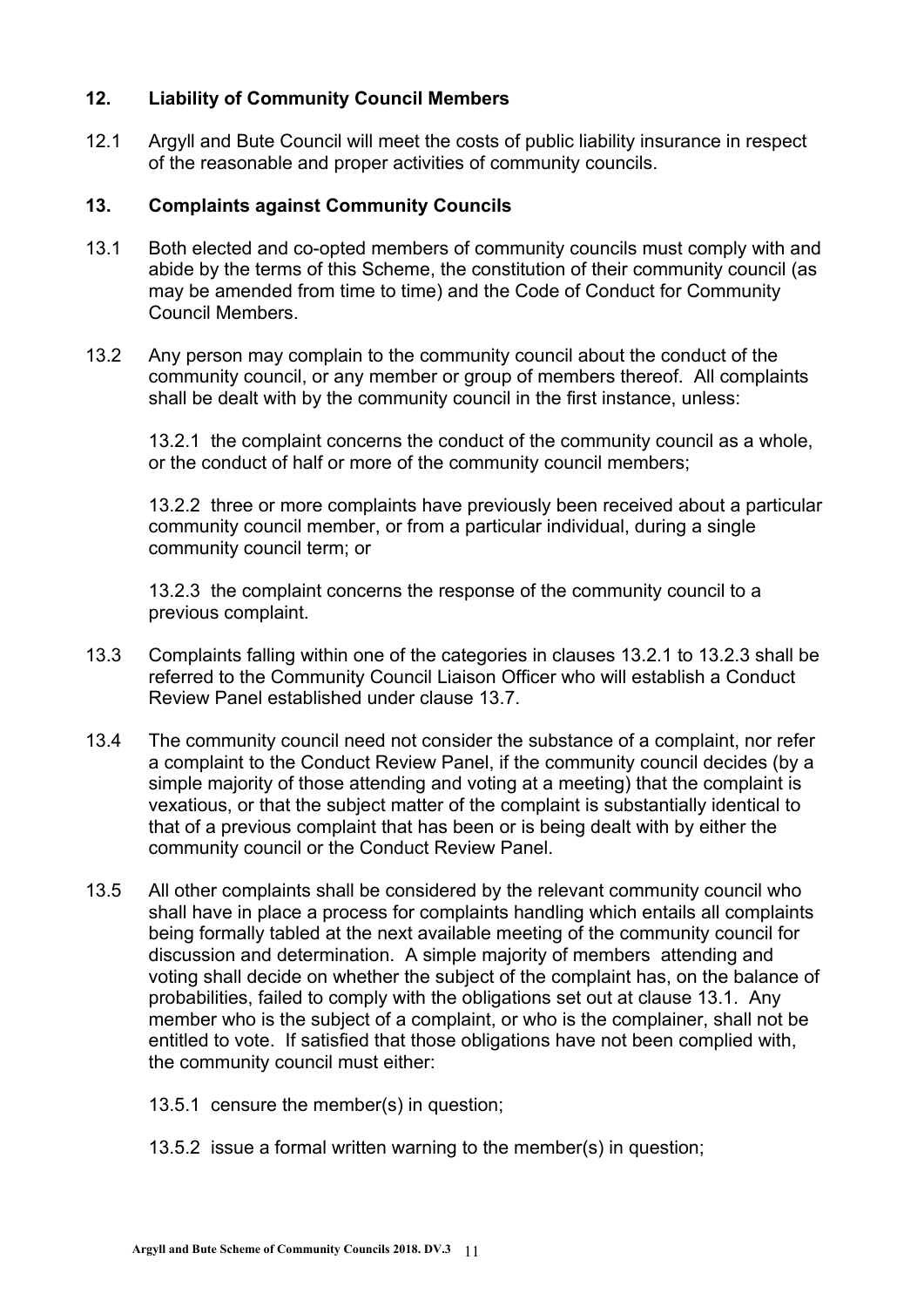13.5.3 suspend the member(s) from the community council for up to 3 months; or

13.5.4 where it considers that the sanctions set out in 13.5.1 to 13.5.3 would be inappropriate or insufficient, refer the complaint to the Community Council Liaison Officer who will establish a Conduct Review Panel in terms of clause 13.7.

- 13.6 At the request of either the complainer or the subject of the complaint, arrangements shall be made for members of the community council to vote on the complaint by way of a secret ballot.
- 13.7 A Conduct Review Panel (a "panel") shall be established to deal with any complaints referred under clauses 13.3 or 13.5.4.
- 13.8 A Panel shall consist of 3 elected members of Argyll and Bute Council's Regulatory Cohort plus 2 members of community councils within the Argyll and Bute Council area to which the complaint does not relate. The Panel will have a quorum of 3. Only Panel members present for all meetings in relation to a complaint can vote on the decision on that complaint.
- 13.9 If a complaint is made in respect of a decision of a community council to impose one of the sanctions set out at clauses 13.5.1 to 13.5.4 in respect of a previous complaint, including by the subject of that previous complaint, implementation of that sanction shall be suspended pending the Panel's determination of the new complaint.
- 13.10 A Panel shall meet to decide a complaint within 12 weeks of the complaint being referred to it. In the event it cannot be decided within 12 weeks, all relevant parties will be notified of the revised timescales.
- 13.11 A Panel may, with the agreement of all relevant parties, refer a complaint for consideration by an independent person or body, which person or body shall have the same obligations and powers in respect of the complaint as the Panel.
- 13.12 Otherwise, a Panel shall decide on a simple majority whether the subject of the complaint has, on the balance of probabilities, failed to comply with the obligations set out at clause 13.1. If satisfied that those obligations have not been complied with, the Panel must:

13.12.1 impose one of the sanctions set out at clauses 13.5.1 to 13.5.3;

13.12.2 where the complaint concerns a community council's decision to impose one of those sanctions, confirm the community council's decision;

13.12.3 suspend the member(s) in question from the relevant community council for up to one year;

13.12.4 remove the member(s) in question from the relevant community council, either with or without a period of disqualification under 13.12.5;

13.12.5 disqualify an individual from sitting on any community council within the Argyll and Bute Council area for such period as the Panel shall decide, up to a maximum of the remainder of the relevant community council's term or 2 years,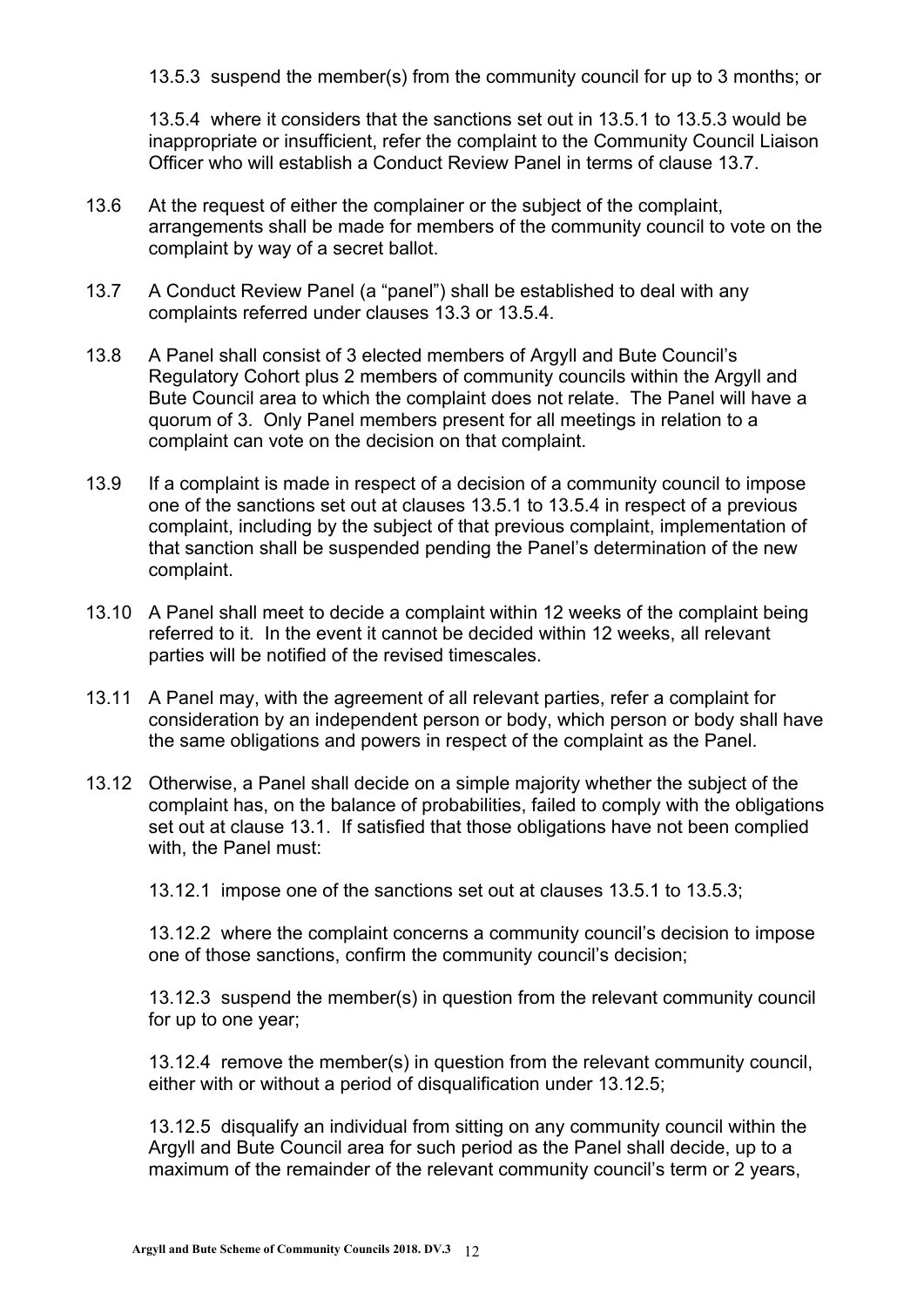whichever is the greater;

13.12.6 request the subject of the complaint to participate in mediation with the complainer (without prejudice to the Panel's ability to impose one of the other remedies set out in clause 13.12 if that mediation is unsuccessful); or

13.12.7 in circumstances where it appears that the whole community council, or a significant proportion of its members, have engaged in gross misconduct, recommend that Argyll and Bute Council suspend or dissolve the community council under clause 14.

- 13.13 Where a complaint referred to the Panel under clauses 13.2.3 and 13.3 concerns a community council's decision under clause 13.4, the Panel shall decide by a simple majority whether to confirm the community council's decision. If it does not confirm the community council's decision, it shall either: direct the community council to consider the original complaint in accordance with clauses 13.2 to 13.6 (excluding 13.4); or consider the original complaint itself in accordance with clauses 13.10 to 13.12.
- 13.14 Argyll and Bute Council reserves the right to carry out any investigation that it considers necessary into the conduct of a community council or individual members of a community council.
- 13.15 Argyll and Bute Council will maintain a list of all individuals disqualified under clause 13.12.5, the start and end of the period of disqualification and the reason (from the Panel). This list will be available on request.

#### **14. Dissolution of a Community Council**

- 14.1 The provisions which apply relative to the dissolution of a community council are contained in the Model Constitution.
- 14.2 Should a community council fail to hold a meeting for a period of 3 consecutive prescribed meeting dates, or its membership falls below the prescribed minimum as set out in this Scheme for a period of 3 consecutive prescribed meeting dates Argyll and Bute Council may take action to dissolve the community council.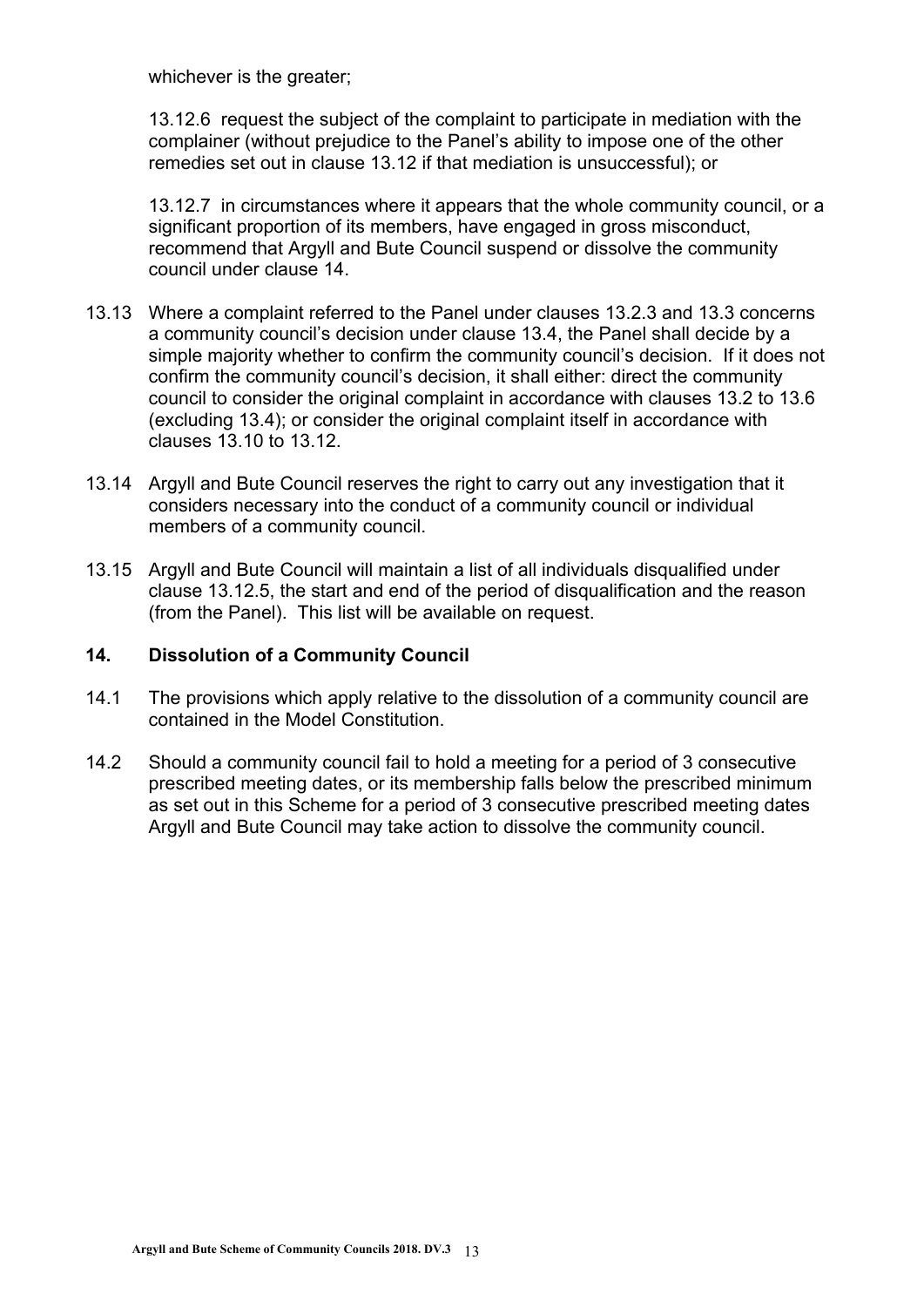# **MODEL CONSTITUTION FOR COMMUNITY COUNCILS IN ARGYLL AND BUTE**

#### **1. Name**

The name of the COMMUNITY COUNCIL shall be .....…………..…........ (referred to as "the COMMUNITY COUNCIL" in this document).

#### **2. Area of the Community Council**

 The area of the COMMUNITY COUNCIL shall be as shown on the map attached to the local authority's Scheme for the Establishment of Community Councils (hereinafter referred to as "the Scheme").

#### **3. Objectives**

The objectives of the COMMUNITY COUNCIL shall be:

- a) to ascertain, co-ordinate and reflect the views of the community which it represents, to liaise with other community groups within the area, and to fairly express the diversity of opinions and outlooks of the people;
- b) to express the views of the community to the local authority for the area to public authorities and other organisations;
- c) to take such action in the interests of the community as appears to it to be desirable and practicable;
- d) to promote the well-being of the community and to foster community spirit;
- e) to be a means whereby the people of the area shall be able to voice their opinions on any matter affecting their lives, their welfare, their environment, its development and amenity.

#### **4. Role and Responsibilities**

- 4.1 In the discharge of their functions and the conduct of their business, the COMMUNITY COUNCIL and its members shall have regard to their role and responsibilities as set out in paragraph 3 of the Scheme approved by Argyll and Bute Council, and the Best Practice Agreement.
- 4.2 Members of the community council shall comply with and abide by their obligations under the Scheme, this Constitution and the Code of Conduct for Community Council Members, and their compliance shall be enforced via the procedure set out at Section 13 of the Scheme.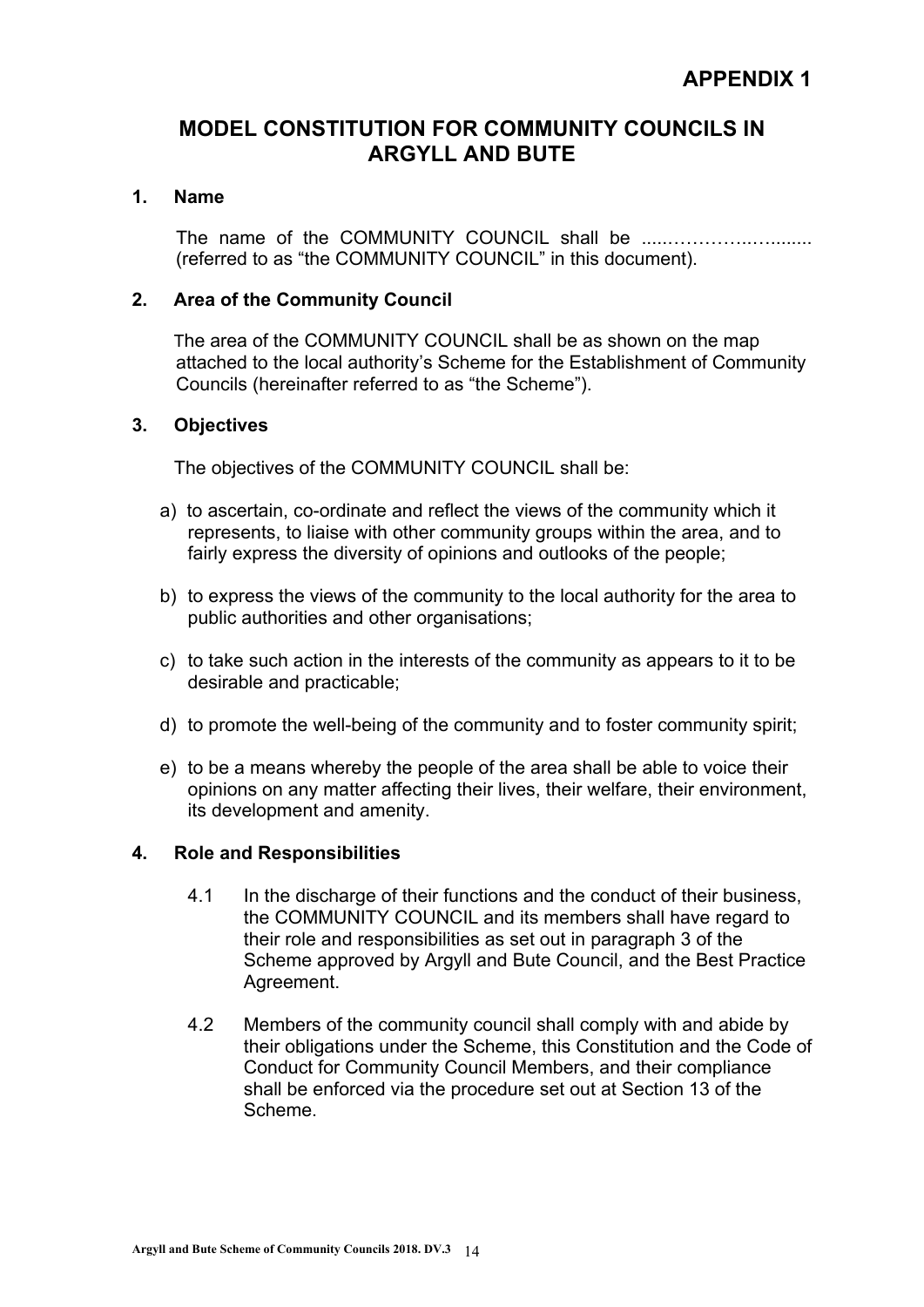#### **5. Membership**

 The number of members of the community council and the arrangements for the operation of the community council will be as governed by the Scheme and as determined from time to time by Argyll and Bute Council.

 In event of the non-election, retiral or resignation of the Secretary and/or Treasurer, all documentation, financial records etc held on behalf of the community council shall be passed to the nominated person appointed by the community council, or designated by the Convener, within 7 days of the effective date of non-election, retiral or resignation.

#### **6. Method of Election**

The arrangements for electing persons to be community councillors will be as laid down in the Scheme and as determined by the Returning Officer.

#### **7. Casual Vacancies on the Community Council**

Where a vacancy arises which does not result in the number of community councillors falling below 50% of the membership figures specified in Appendix 3 of the Scheme, the community council may agree to fill the vacancy through co-option with full voting rights to a maximum of one third of the total membership of the community council (as specified in Appendix 3 of the Scheme).

Co-opted members may serve for a maximum of 2 years, or until the interim by-election, whichever occurs later, at which point they will require to stand for election or step down from the role.

The terms of co-option are as set out in the Scheme at Section 6.8

#### **8. Voting Rights of Members of the Community Council**

 A community councillor (whether elected or co-opted) has a right to vote at any meeting of the community council or any committee thereof.

In these circumstances all decisions of the community council will be decided by a simple majority of those community councillors attending and voting, with the exception of circumstances which may arise under:

Constitution: paragraph 16 – Alterations to the Constitution; or Constitution: paragraph 17 – Dissolution

In the event of an equality of votes the person presiding at the meeting shall have a second or casting vote (Except that relating to appointment of an officer-bearer which, in event of an equality of votes, will be determined by lot).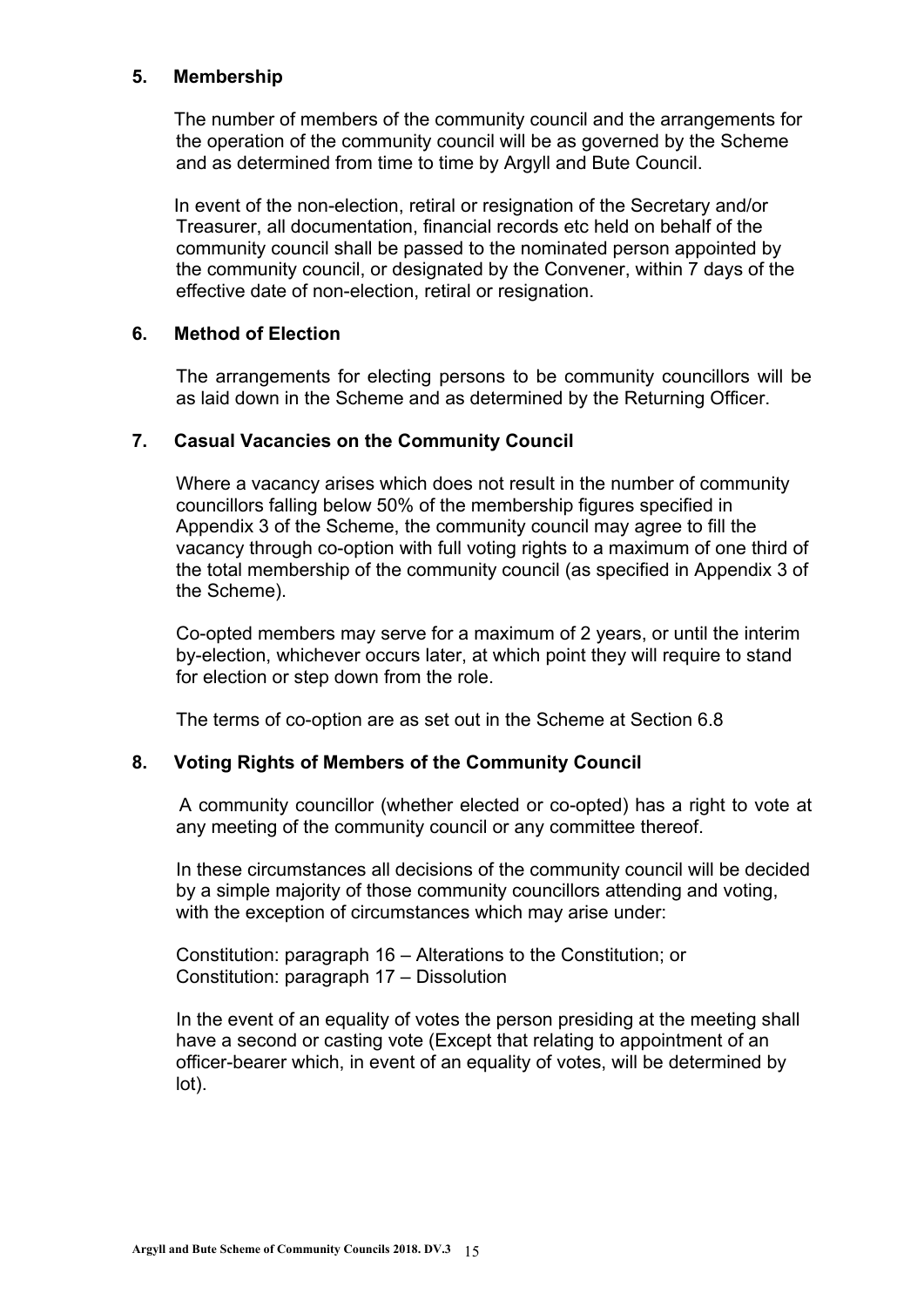#### **9. Election of Office-Bearers**

- (a) At the first meeting of the community council after elections in the year when elections are held and at the annual general meeting in the year when elections are not held, the community council will appoint a person to be known as Convener who will act as the chair of the community council, a Secretary, a Treasurer, and other such office-bearers as it shall from time to time decide.
- (b) Office-bearers will be elected for the period up to the next AGM but will be eligible for re-election. However, no office-bearer shall serve in that particular office for more than two consecutive terms of the life of the community council (i.e. eight years), but will be eligible to serve in that office after a break of four years. If there is good cause to depart from this requirement and two thirds of the members are supportive, the council may, upon written application, agree to waive this requirement.
- (c) Without the express approval of Argyll and Bute Council, no one member shall hold more than one of the following offices at any one time: Convener, Secretary or Treasurer.
- (d) Office-bearers may be removed and a replacement approved at any meeting of the community council by a 2/3rds majority vote of the members attending and voting

#### **10. Committees of the Community Council**

The community council may appoint a number of their members to committees of the community council for the purpose of advising the community council on any matter and shall determine the composition, terms of reference and duration of the committee.

#### **11. Meetings of the Community Council**

- (a) The quorum at a meeting of a community council will be one quarter of the current number of members, but will never be less than three.
- (b) Each year the community council will hold an annual general meeting by the end of June, for the purpose of receiving and considering the Convener's annual report, the submission and approval of the independently examined annual statement of accounts, the appointment of office-bearers and to set the annual meeting programme.
- (c) One annual general meeting and a minimum of 6 ordinary meetings of the community council will be held each year where the electorate is above 600 or a minimum of 4 ordinary meetings of the community council where the electorate is 600 or less.
- (d) Dates, times and venues of ordinary meetings of the community council will be fixed at the first meeting of the community council following ordinary elections and thereafter at its annual general meeting. Special meetings will require at least 7 days public notice,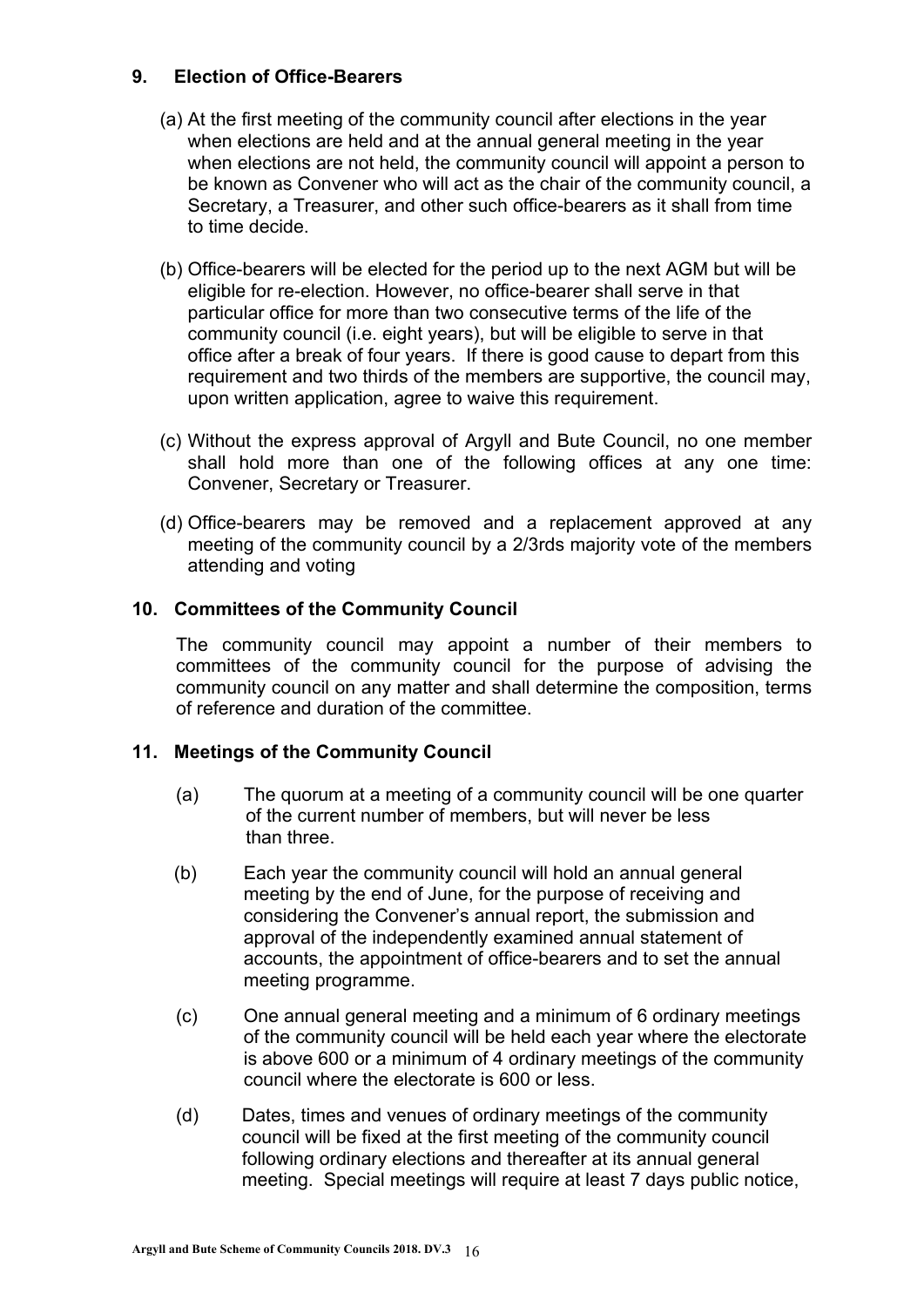either called by the Convener, or on the request of not less than onehalf of the total number of community council members. The Executive Director of Customer Services of Argyll and Bute Council or his nominee may, in exceptional circumstances, call a meeting of the community council.

- (e) Copies of all minutes of meetings of the community council and of committees thereof will be approved as a correct record or corrected as need be at the next prescribed meeting of the community council, but the draft minute shall be circulated within 14 days from the date of that meeting, to community council members, elected members, other appropriate parties and Argyll and Bute Council's Community Council Liaison Officer.
- (f) The community council will abide by its Standing Orders for the proper conduct of its meetings.
- (g) The community council has a duty to be responsive to the community it represents. Should the community council receive a written request (petition), signed by at least 20 persons resident within the community council area to convene a special meeting for a particular matter or matters to be considered, the Secretary will call such a meeting within 14 days of receipt of such a request and advertise it in the manner prescribed locally for special meetings of the community council.
- (h) The community council may discuss items of business in private where it considers it appropriate to do so. The decision to discuss an item of business in private will be agreed in advance and decided by a majority of those community councillors attending and voting. Notice of a meeting will be given to the public in the usual way. However, the notice will record that the meeting, or a part thereof, may be held in private.

#### **12. Public Participation in the Work of the Community Council**

- (a) All meetings of the community council and its committees (subject to 11(h), above) shall be open to members of the public. Reasonable provision is to be made for the accommodation of members of the public and the opportunity should be afforded at each meeting to permit members of the public to address the community council, under the guidance of the Convener.
- (b) Notices calling meetings of the community council and its committees shall be posted prominently within the community council area for a minimum period of seven days before the date of any such meeting, and, where possible, be advertised by other suitable means.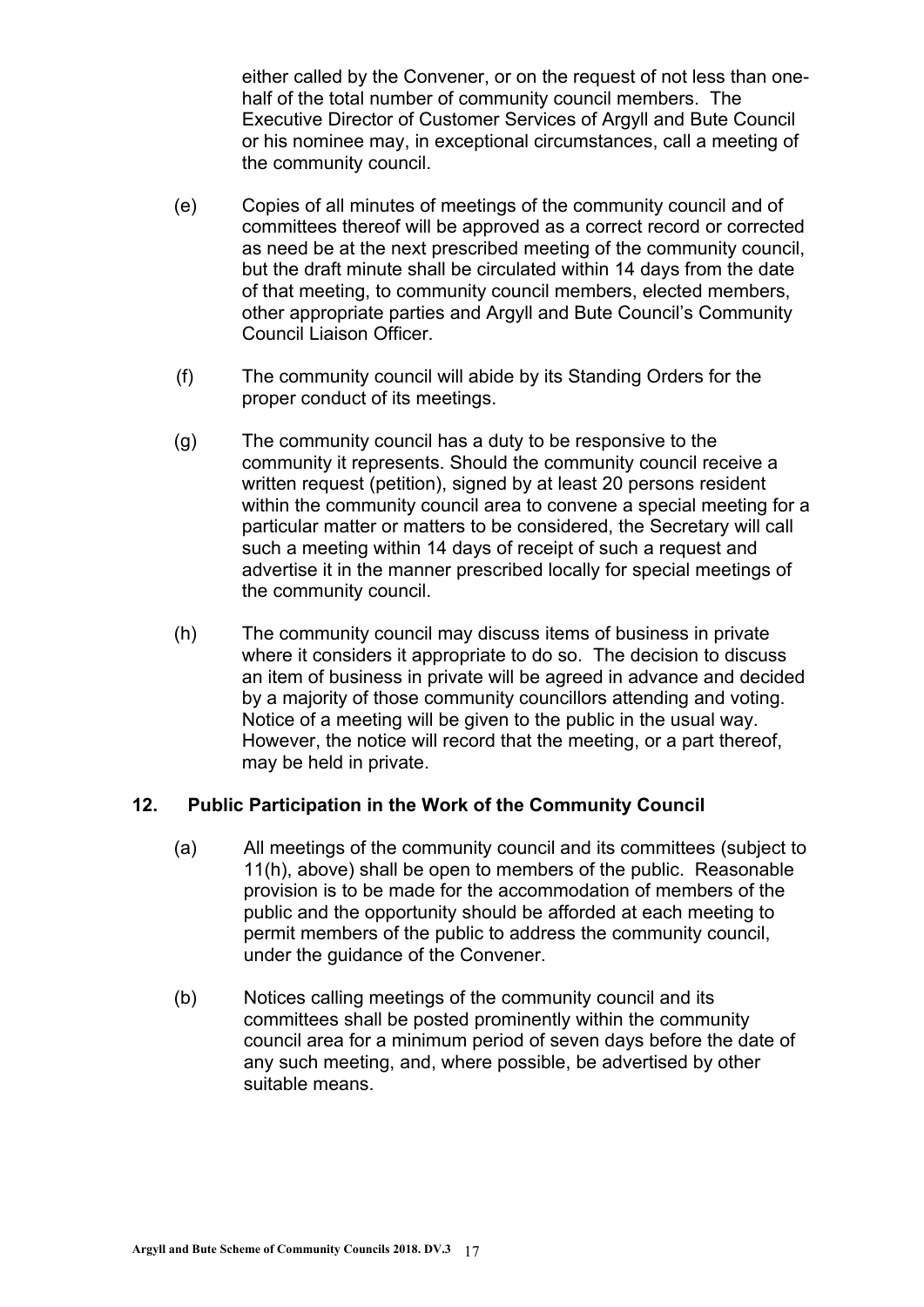# **13. Information to the Local Authority**

An annual calendar of the community council's prescribed meeting dates, times and venues, agreed at the community council's annual general meeting, will be sent to the local authority's Community Council Liaison Officer, along with minutes of all meetings, the annual report, the annual financial statement, and any other such appropriate information, or as may from time to time be required by Argyll and Bute Council. When special meetings of the community council are to be held, the local authority's Community Council Liaison Officer and Elected Members should be advised of the date, time venue and item(s) of business of such meetings, at least 7 days in advance of the meeting date.

#### **14. Control of Finance**

Community councils must follow the principles of financial control set out in the Best Practice Agreement; in particular:

- (a) All monies provided by the local authority and other sources to, or raised by or on behalf of the community council, shall be applied to further the objectives of the community council and for no other purpose. The monies provided by the local authority in the annual Administrative Grant for administrative and other approved purposes will be used only as prescribed. Monies raised from other sources may be used in accordance with the terms of this provision (so long as they are consistent with the objectives of the community council), or in the absence of such terms, for the furtherance of the objectives of the community council.
- (b) The treasurer will keep proper accounts of the finances of the community council.
- (c) Any two authorised signatories, who will normally be Office-bearers of the community council, may sign cheques on behalf of the community council. Authorised signatories may not be co-habitees.
- (d) A statement of accounts for the last financial year, independently examined by a person of good standing appointed by the community council, who must not be a member of the community council, will be submitted to the annual general meeting of the community council and will be made available for inspection by members of the public at a convenient location.
- (e) Examined accounts as received and approved by the community council at the annual general meeting will be submitted to the Community Council Liaison Officer together with the draft AGM minutes.
- (f) In the event of a community council resolving to dissolve itself or being disestablished then, on a certificate signed by the Executive Director of Customer Services or his nominee, the whole assets and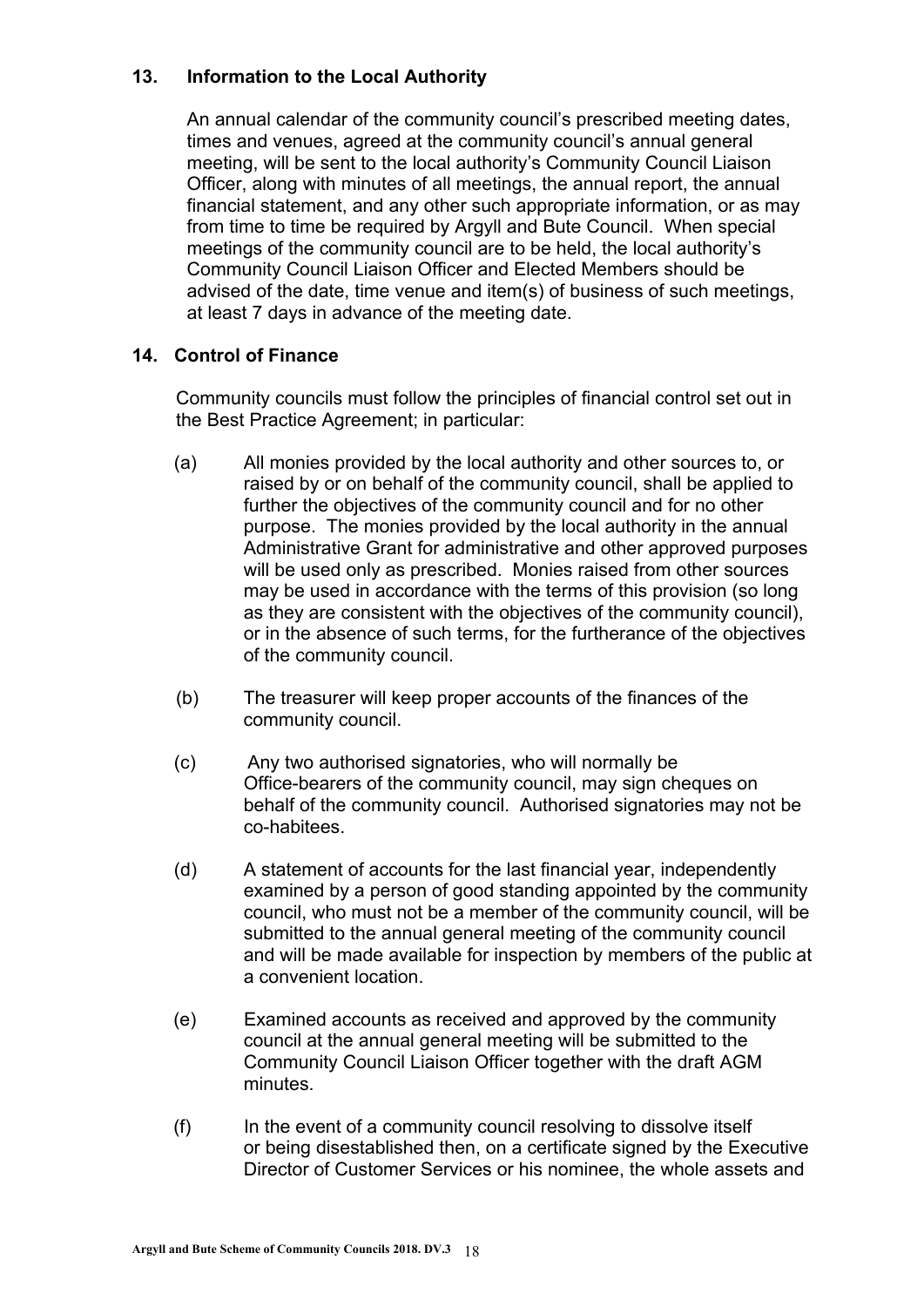funds of the community council shall revert to Argyll and Bute Council to be held in trust and to be directed by them in support of any future community council identified to represent that community. In setting up bank accounts, it will be incumbent on the community council to put in place banking arrangements that will permit the foregoing to be given effect to.

#### **15. Title to Property**

Subject to 14(f) above property and other assets belonging to the community council will be vested in the Convener, Secretary and Treasurer of the community council and their successors in these respective offices.

#### **16. Alterations to the Constitution**

Any proposal by the community council to alter this Constitution must be first considered at a meeting of the community council and the terms of the proposal to alter the Constitution shall be stated on the notice calling the meeting, which shall be issued not less than seven days prior to the meeting. Any proposed alteration may not prejudice the terms and objectives contained within the Scheme for the Establishment of Community Councils.

If the proposal is supported by two-thirds of the community council members attending and thereafter approved in writing by Argyll and Bute Council, the alteration shall be deemed to have been duly authorised and can then come into effect.

#### **17. Dissolution**

If the community council decides at any time that it is necessary or advisable to dissolve, it shall first agree a date to hold a public meeting of the community council to be held for the specific purpose of discussing the proposed resolution to dissolve. It is a requirement that not less than seven days prior to the date of such meeting public notice of the meeting and the proposal to dissolve is given in a local newspaper. If the resolution is supported by two-thirds of the current membership and thereafter approved by Argyll and Bute Council, the community council shall be deemed to be dissolved and all assets remaining, after the satisfaction of any proper debts or liabilities shall transfer to the Argyll and Bute Council as specified in paragraph 14 (f) above.

In the event that the community council is dissolved under the above procedure, and twenty or more electors subsequently wish the reestablishment of a community council for the area, these electors shall submit a requisition to Argyll and Bute Council in accordance with Section 52(7) of the Local Government (Scotland) Act 1973, on receipt of which the Returning Officer shall arrange for elections to be held in accordance with the Scheme for the Establishment of Community Councils.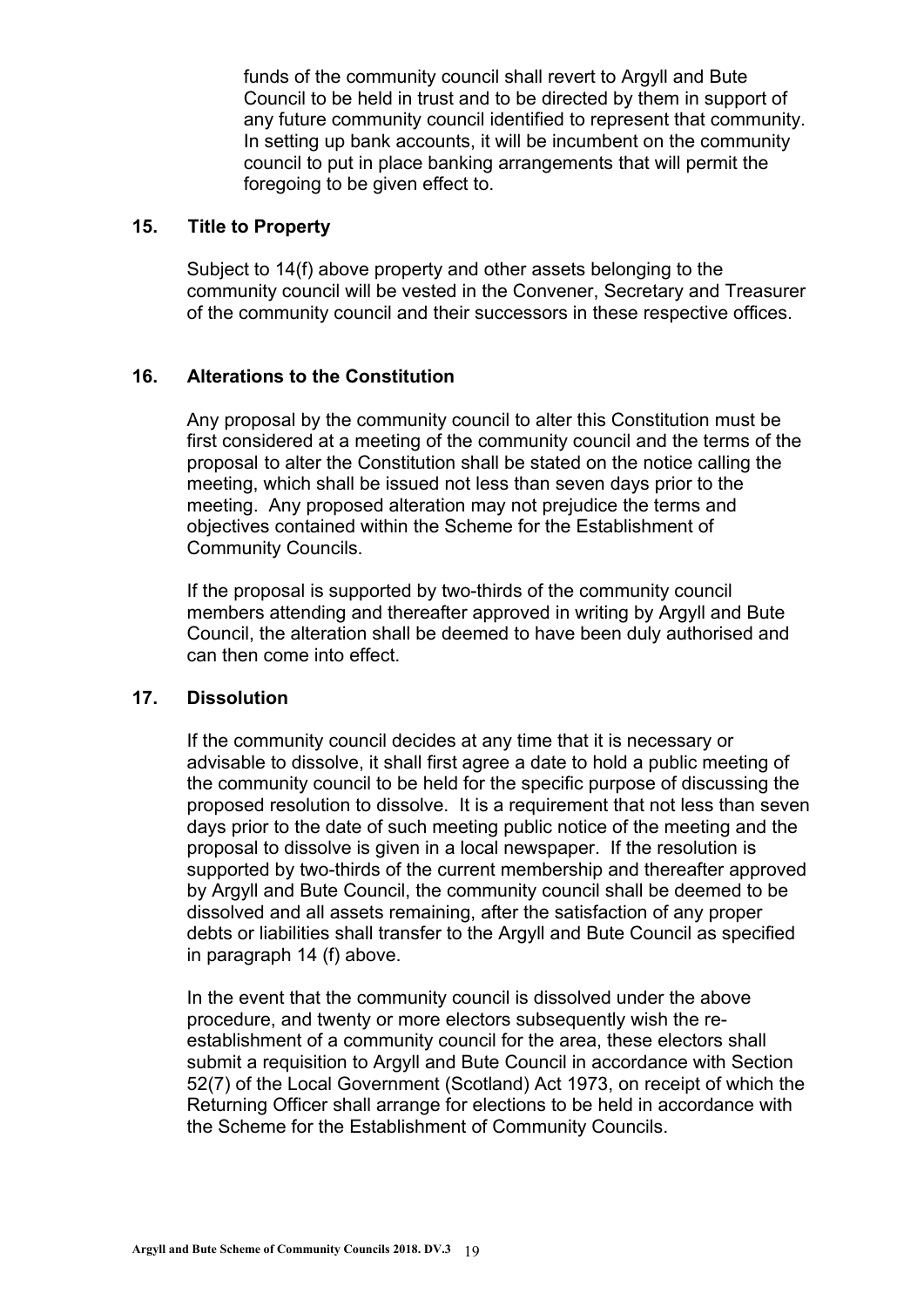Where for any reason, the number of community council members falls below the minimum specified in the Scheme for the Establishment of Community Councils Argyll and Bute Council may, by suspending the Constitution of the community council, resolve to dissolve the community council.

# **18. Approval and adoption of the Constitution**

| <b>COMMUNITY COUNCIL, on</b>                          |                            |    |
|-------------------------------------------------------|----------------------------|----|
|                                                       |                            |    |
| Signed:                                               | Convener                   |    |
|                                                       |                            |    |
|                                                       | Member                     |    |
|                                                       | Member                     |    |
|                                                       | Date                       |    |
|                                                       |                            |    |
| and was approved on behalf of Argyll and Bute Council |                            |    |
|                                                       | Date                       |    |
| Customer Services or nominee)                         | Signed (Executive Director | of |
|                                                       |                            |    |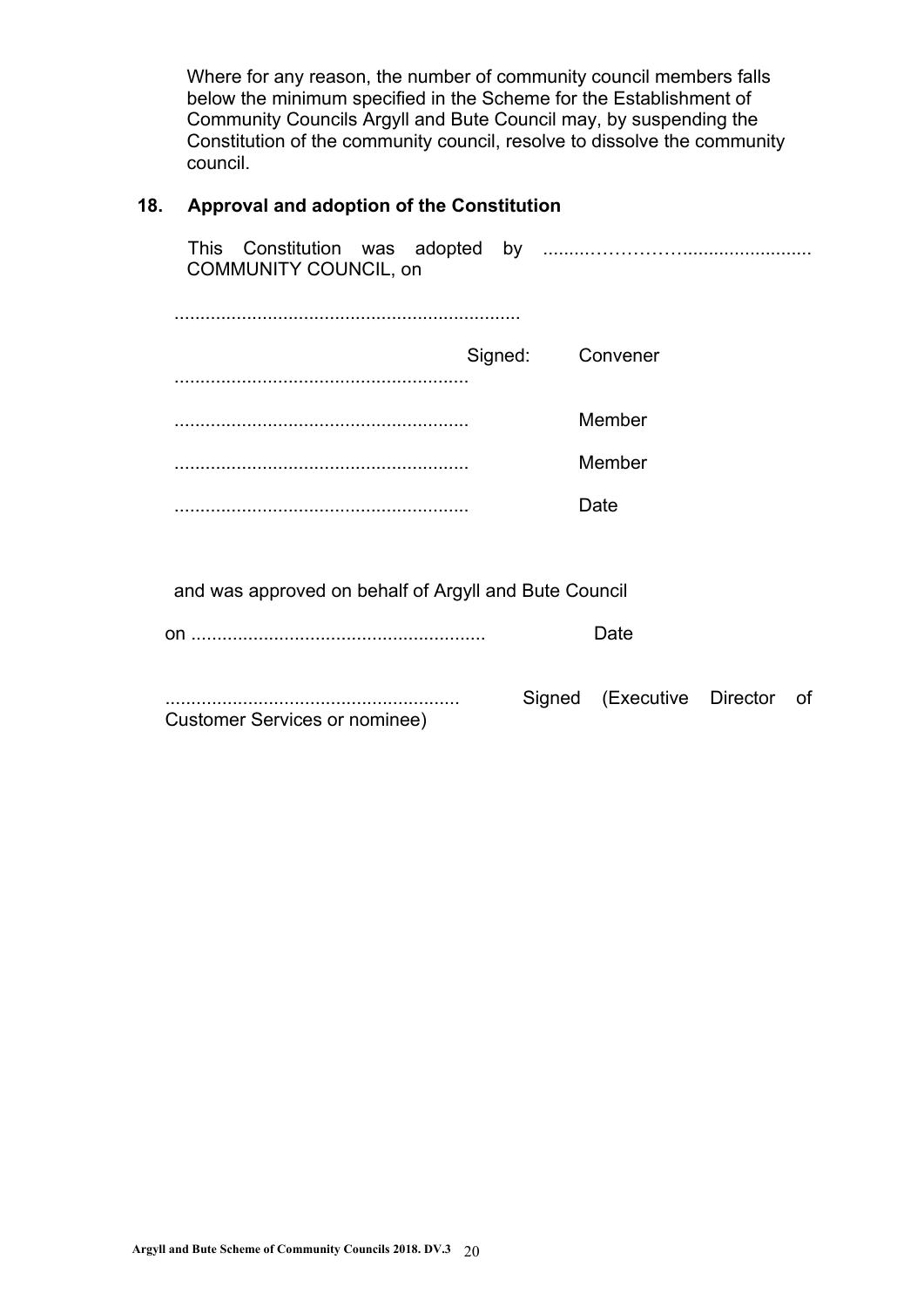# **MODEL STANDING ORDERS**

#### **1. Meetings (all held in public)**

 (a) Ordinary meetings of the COMMUNITY COUNCIL shall be held in the months of ..................................................... [to be entered]. Special Meetings may be called at any time on the instructions of the Convener of the COMMUNITY COUNCIL on the request of not less than one-half of the total number of COMMUNITY COUNCIL members; or the receipt of a common written request (petition), signed by at least 20 persons, resident within the COMMUNITY COUNCIL area, to convene a special meeting for a particular matter or matters to be debated, it shall call such a meeting. A special meeting shall be held within 14 days of the receipt of the request made to the Secretary of the COMMUNITY COUNCIL. Annual general meetings are held annually by the end of June.

 (b) The notice of ordinary and annual general meetings of the COMMUNITY COUNCIL, featuring the date, time and venue, shall be provided to each COMMUNITY COUNCIL member and Argyll and Bute Council's Community Council Liaison Officer by the Secretary of the COMMUNITY COUNCIL, and will be displayed prominently within the COMMUNITY COUNCIL area, at least 7 days before the date fixed for the meeting.

#### **2. Minutes**

Minutes of the proceedings of a meeting of the COMMUNITY COUNCIL shall be drawn up within fourteen days from the date of that meeting, displayed in public places, such as libraries and notice boards, provided to Argyll and Bute Council and shall, following their approval, be signed at the next meeting of the COMMUNITY COUNCIL by the person presiding thereat and retained for future reference.

#### **3. Quorum**

A quorum shall be one quarter of the current number of elected members, but will never be less than three.

#### **4. Order of Business**

 **(i)** Ordinary Meeting

The order of business at every ordinary meeting of the COMMUNITY COUNCIL shall be as follows: -

- (a) Recording of members attending and apologies received.
- (b) Establish whether there are any declarations of interest.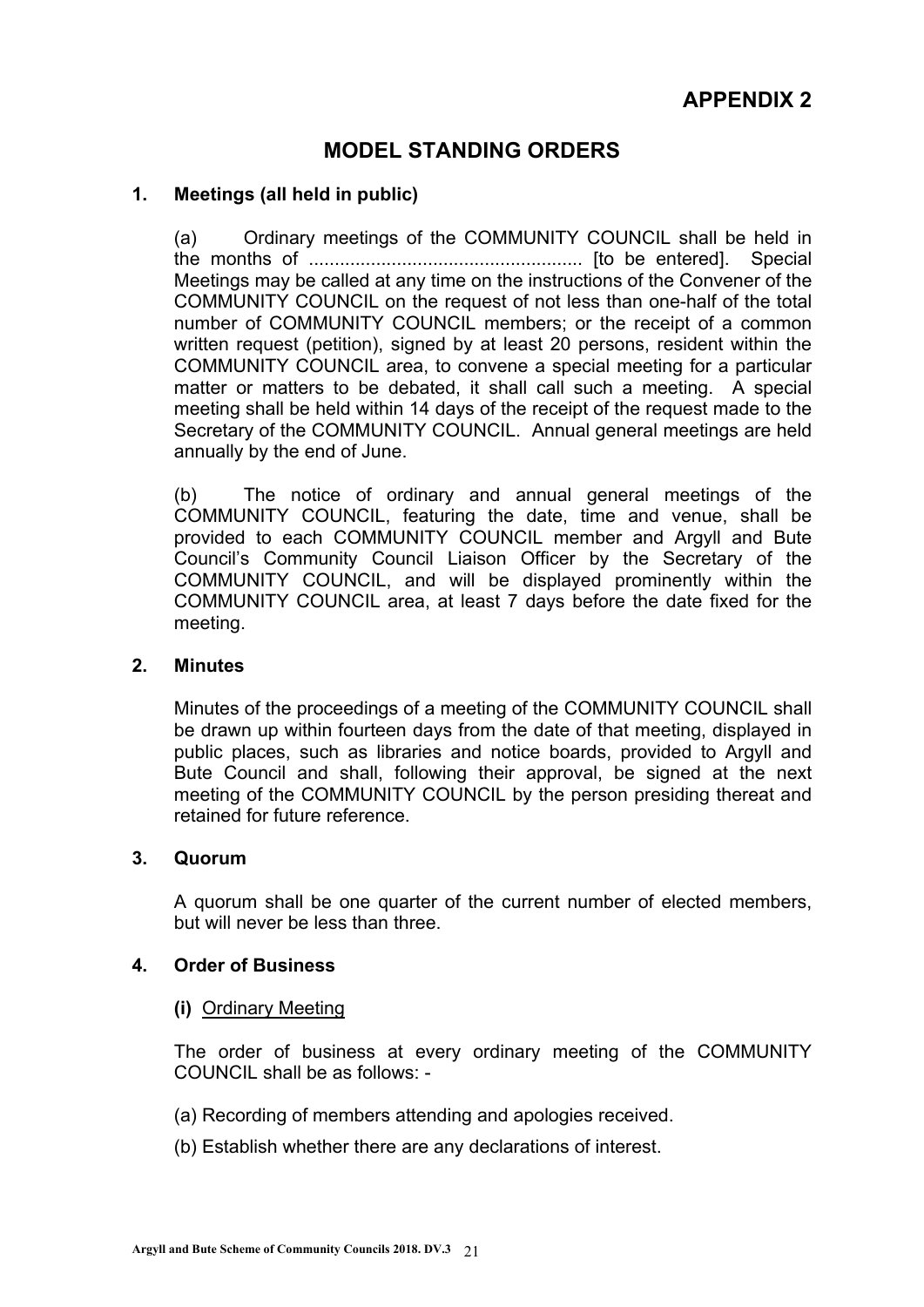- (c) The minutes of the last meeting of the COMMUNITY COUNCIL shall be submitted for approval.
- (d) Any other item of business, which the Convener has directed, should be considered.
- (e) Any other competent business.
- (f) Public questions.
- (g) Convener to declare date of next meeting and close meeting.

#### **(ii)** Annual General Meeting

It will not be uncommon that the COMMUNITY COUNCIL has arranged for an ordinary meeting of the COMMUNITY COUNCIL to begin at the close of the annual general meeting, to enable any outstanding reporting on business matters to be heard; and for COMMUNITY COUNCIL members and members of the public to have an opportunity to bring matters to the attention of the COMMUNITY COUNCIL, possibly for inclusion on a future agenda.

The order of business at every annual general meeting of the COMMUNITY COUNCIL shall be as follows: -

- (a) Recording of members attending and apologies received.
- (b) Establish whether there are any declarations of interest.
- (c) The minutes of the last annual general meeting of the COMMUNITY COUNCIL shall be submitted for adoption.
- (d) Convener's Annual Report (and questions from the floor).
- (e) Secretary's Annual Report (and questions from the floor).
- (f) Treasurer's submission of Balance Sheet and Annual Accounts duly independently examined and certified correct (and questions from the floor).
- (g) Election of office-bearers.
- (h) Agree annual programme of meetings
- (i) Chairperson to declare date of next annual general meeting and close meeting.
- **(iii)** Special Meeting

The order of business at a special meeting of the COMMUNITY COUNCIL shall be as follows: -

(a) Recording of members attending and apologies received.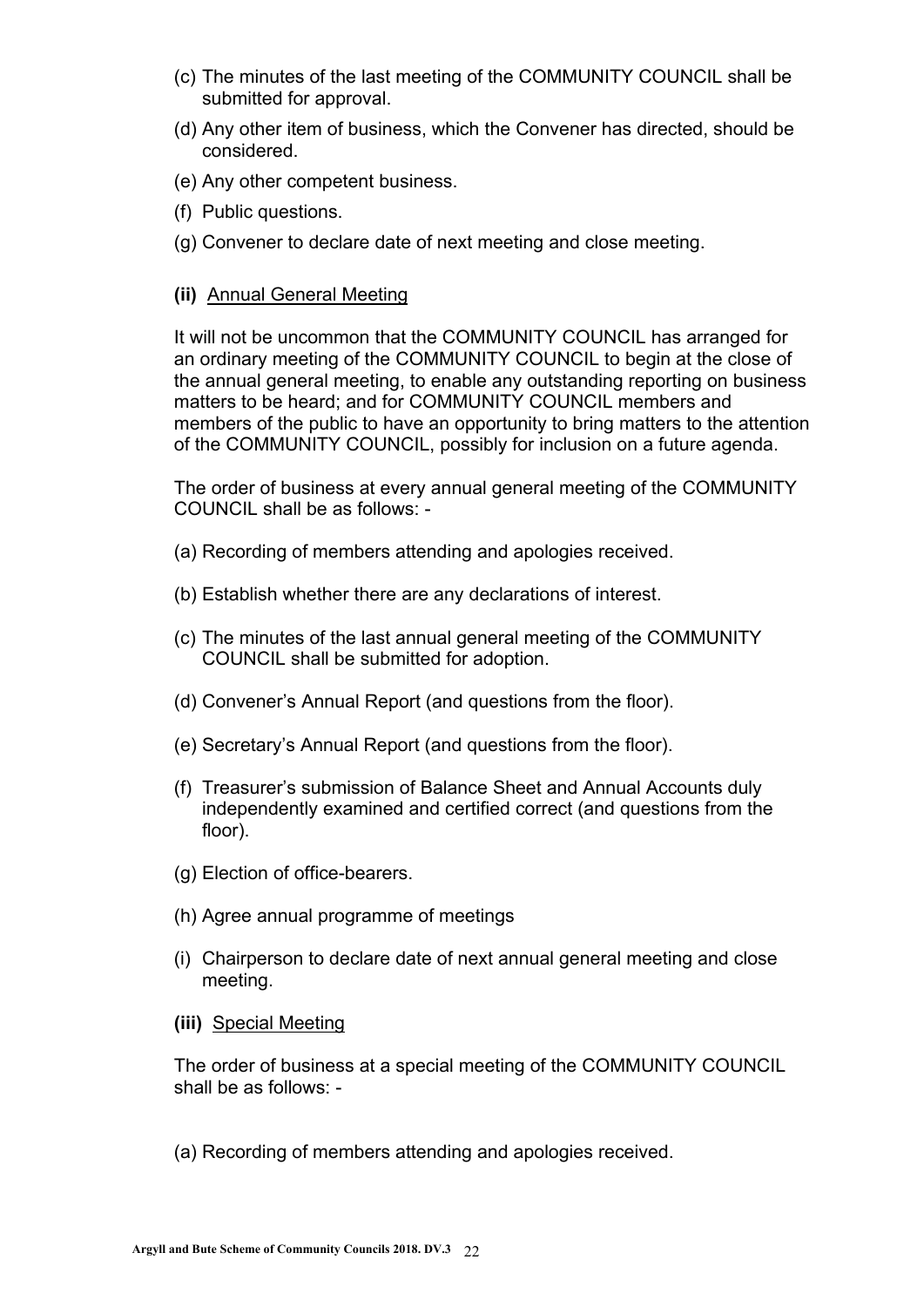- (b) Establish whether there are any declarations of interest.
- (c) Business for debate, as described in the calling notice for the special meeting.
- (d) Public Questions
- (e) Convener to close meeting.

# **5. Order of Debate**

- (a) The Convener shall decide all questions of order, relevancy and competency arising at meetings of the COMMUNITY COUNCIL and her/his ruling shall be final and shall not be open to discussion. In particular, the Convener shall determine the order, relevancy and competency of all questions from the public in attendance at meetings of the COMMUNITY COUNCIL raised at 4, above. The Convener in determining the order, relevance and competency of business and questions shall have particular regard to the relevance of the issue to the COMMUNITY COUNCIL and ensure that the discussion and proceedings are conducted in such a manner that decisions are reached in a democratic manner. The Convener shall have the power, in the event of disorder arising at any meeting, to adjourn the COMMUNITY COUNCIL meeting to a time he/she may then, or afterwards, fix.
- (b) Every motion or amendment shall be moved and seconded.
- (c) After a mover of a motion has been called on by the Convener to reply, no other members shall speak to the question.
- (d) A motion or amendment once made and seconded shall not be withdrawn without the consent of the mover and seconder thereof.
- (e) A motion or amendment which seeks to revoke or alter a previous decision of the COMMUNITY COUNCIL, or has that effect, shall not be competent within six months of that decision.

#### **6. Voting**

 (a) Voting shall be taken by a show of hands. Where meetings take place by remote or by hybrid means, unless a visible majority can be identified from a visible show of hands of members attending (in which case the Convener will declare the majority decision), the Convener should ensure all members attending via an audio only connection have all been in a position to cast their vote.

 (b) In the event of an equality of votes the person presiding at the meeting will have a second or casting vote, except in the case of an appointment of a person to any office within the COMMUNITY COUNCIL when the decision will be determined by lot.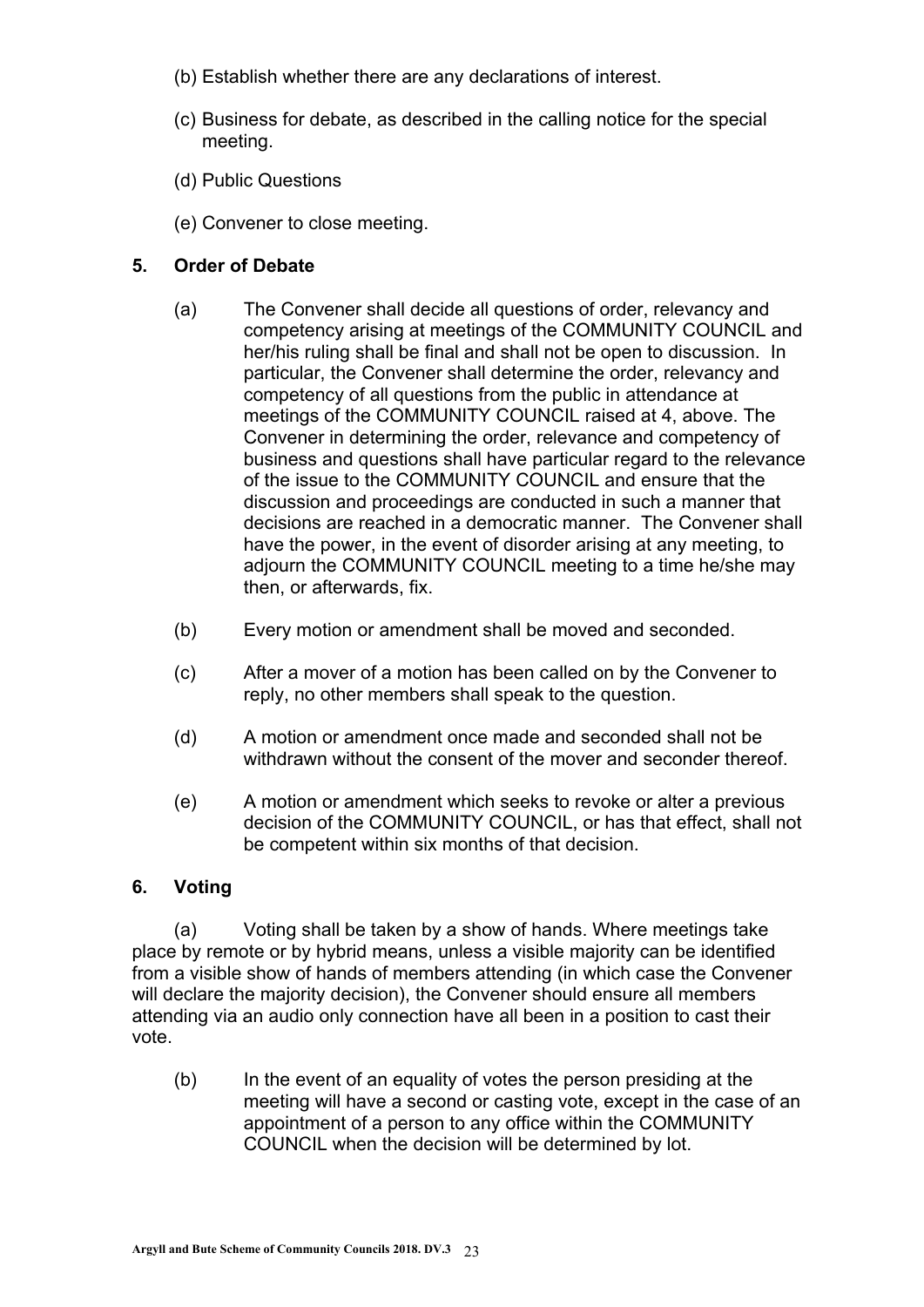# **7. Alteration of Standing Orders**

A proposal to alter these Standing Orders may be proposed to Argyll and Bute Council by the COMMUNITY COUNCIL, provided that notice of motion to that effect is given at the meeting of the COMMUNITY COUNCIL previous to that at which the motion is discussed. Argyll and Bute Council shall make the final decision on any proposed change.

#### **8. Committees**

The COMMUNITY COUNCIL may appoint such committees as it may from time to time decide for the purpose of advising the COMMUNITY COUNCIL on any matter and shall determine their composition, terms of reference, duration, duties and powers.

#### **9. Suspension of Standing Orders**

These Standing Orders shall not be suspended except at a meeting at which three-quarters of the total number of COMMUNITY COUNCIL members are attending and then only if the mover states the object of his motion and if two-thirds of the COMMUNITY COUNCIL members attending consent to such suspension.

\_\_\_\_\_\_\_\_\_\_\_\_\_\_\_\_\_\_\_\_\_\_\_\_\_\_\_\_\_\_\_\_\_\_\_\_\_\_\_\_\_\_\_\_\_\_\_\_\_\_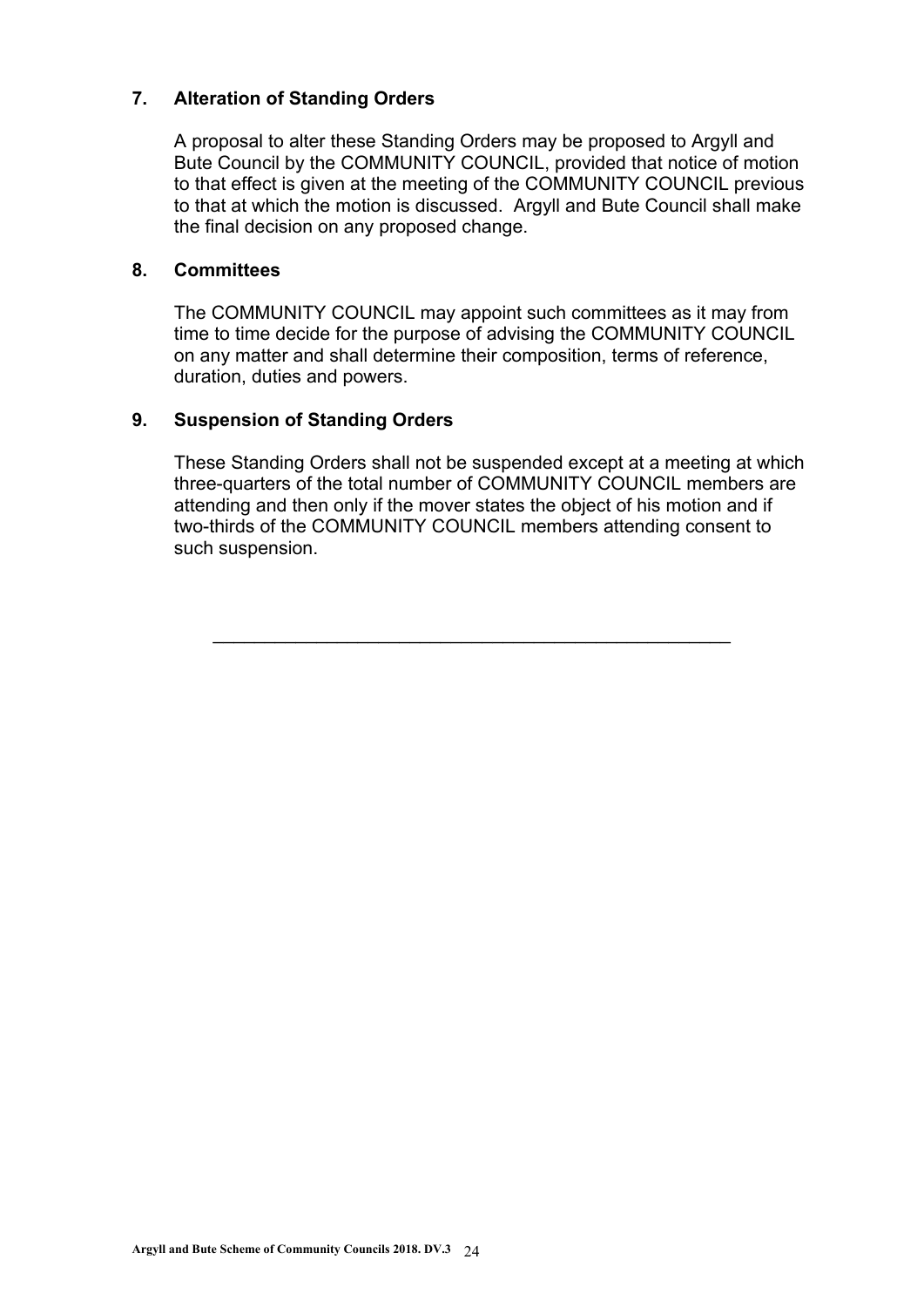# APPENDIX 3

# ARGYLL AND BUTE COUNCIL SCHEME FOR THE ESTABLISHMENT OF COMMUNITY COUNCILS

# BOUNDARIES FOR COMMUNITY COUNCIL AREAS

# MEMBERSHIP OF COMMUNITY COUNCILS

Membership will be based on the electorate of the Community Council area according to the following:

| <b>Electorate</b> | <b>Number of Core</b><br><b>Members</b> |
|-------------------|-----------------------------------------|
| Up to 600         |                                         |
| 601 - 1000        | 10                                      |
| $1001 - 5000$     | 16                                      |
| Over 5000         |                                         |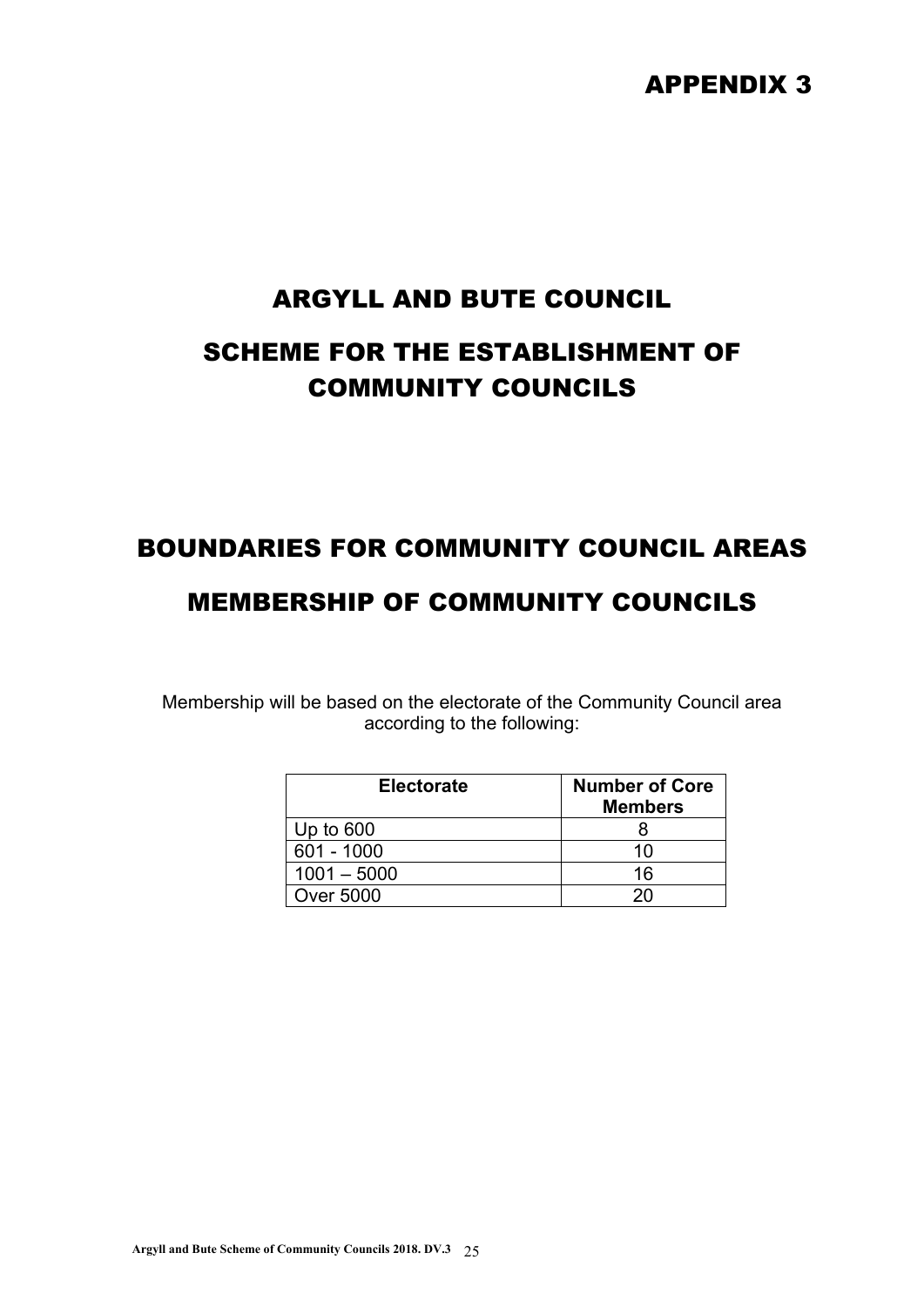|                | <b>Community</b><br><b>Councils</b>    | <b>Polling</b><br><b>Districts</b>          | <b>Polling</b><br><b>District Name</b>                                   | <b>Electorate</b><br>01.03.18           | <b>Membership</b> | Council<br><b>Ward</b>                                              |
|----------------|----------------------------------------|---------------------------------------------|--------------------------------------------------------------------------|-----------------------------------------|-------------------|---------------------------------------------------------------------|
| $\mathbf{1}$   | Southend                               | AA03                                        | Southend                                                                 | 339                                     | 8                 | $\mathbf 1$                                                         |
| $\overline{2}$ | The Laggan                             | AA02                                        | Drumlemble                                                               | 325                                     | 8                 | $\mathbf{1}$                                                        |
| 3              | Campbeltown                            | AA01<br>AA04                                | Campbeltown<br>South<br>Campbeltown                                      | 1327<br>1680<br><u> 1161</u>            |                   | $\mathbf{1}$<br>1<br>1                                              |
|                |                                        | AA06                                        | Central<br>Campbeltown<br><b>North</b>                                   | 4168                                    | 16                |                                                                     |
| 4              | <b>West Kintyre</b>                    | <b>AA07</b><br>AA12<br>AA13                 | Bellochantuy/<br>Kilkenzie<br>Chleit<br>Clachan                          | 149<br>289<br>247<br>685                | 10                | 1<br>$\frac{2}{2}$                                                  |
| 5              | East Kintyre                           | AA05<br>AA08                                | Peninver<br>Carradale                                                    | 175<br><u>408</u><br>583                | 8                 | $\mathbf 1$<br>$\overline{2}$                                       |
| 6              | <b>Tarbert</b><br>&<br><b>Skipness</b> | AA09<br>AA10                                | <b>Skipness</b><br><b>Tarbert</b>                                        | 91<br>1042<br>1133                      | 16                | $\overline{2}$<br>$\overline{2}$                                    |
| $\overline{7}$ | Gigha                                  | $\overline{AA11}$                           | Gigha                                                                    | 135                                     | 8                 | $\overline{2}$                                                      |
| 8              | Islay                                  | AA15<br>AA16<br><b>AA17</b><br>AA18<br>AA19 | Port Charlotte<br>Portnahaven<br>Kilmeny<br>Port Ellen<br><b>Bowmore</b> | 441<br>176<br>411<br>880<br>677<br>2585 | 16                | $\overline{2}$<br>$\frac{2}{2}$<br>$\overline{2}$<br>$\overline{2}$ |
| 9              | Jura                                   | AA20                                        | Jura                                                                     | 168                                     | 8                 | $\overline{2}$                                                      |
| 10             | Colonsay                               | AA21                                        | Colonsay                                                                 | 118                                     | $\overline{8}$    | $\overline{2}$                                                      |
| 11             | South<br>Knapdale                      | <b>AA14</b><br>AA24                         | Dunmore<br>Achahoish                                                     | 111<br>93<br>204                        | 8                 | $\overline{2}$<br>3                                                 |
| 12             | <b>North</b><br>Knapdale               | AA25<br>AA26                                | Crinan<br>Tayvallich                                                     | 204<br>$\frac{224}{428}$                | 8                 | $\sqrt{3}$<br>3                                                     |
| 13             | Ardrishaig                             | AA23                                        | Ardrishaig                                                               | 1100                                    | 16                | $\overline{3}$                                                      |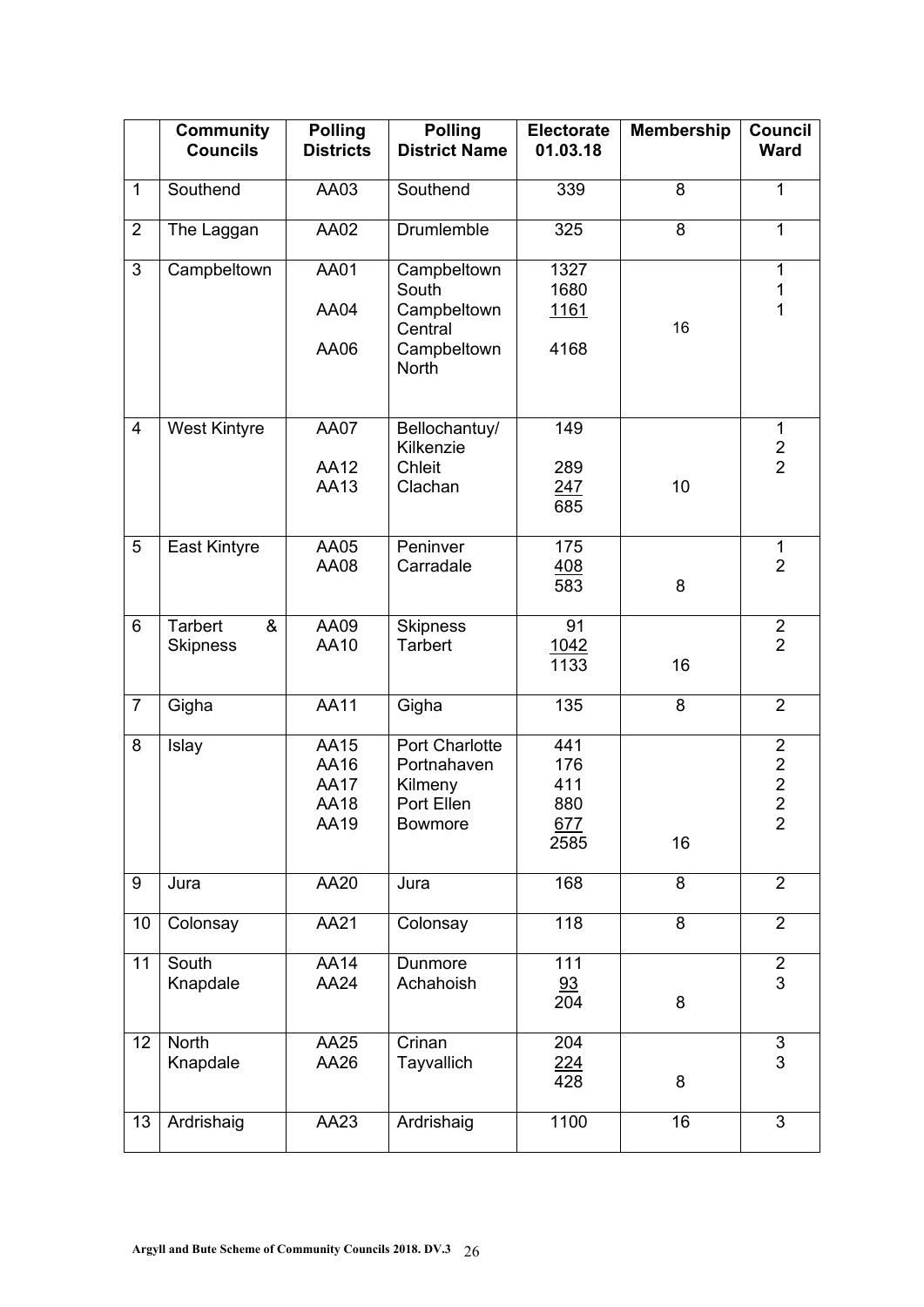|    | <b>Community</b><br><b>Councils</b> | <b>Polling</b><br><b>Districts</b> | <b>Polling</b><br><b>District Name</b>      | <b>Electorate</b><br>01.03.18 | <b>Membership</b> | <b>Council</b><br><b>Ward</b> |
|----|-------------------------------------|------------------------------------|---------------------------------------------|-------------------------------|-------------------|-------------------------------|
| 14 | Lochgilphead                        | <b>AA27</b>                        | Lochgilphead                                | 2251                          | 16                | 3                             |
| 15 | West<br>Lochfyne                    | AA34                               | Minard                                      | 270                           | 8                 | 3                             |
| 16 | Furnace                             | AA29                               | Furnace                                     | 225                           | 8                 | 3                             |
| 17 | Inveraray                           | <b>AA28</b>                        | Inveraray                                   | 559                           | 8                 | 3                             |
| 18 | Dunadd                              | AA30<br>AA31<br>AA33               | Kilmartin<br>Ford<br>Kilmichael<br>Glassary | 256<br>164<br>324<br>744      | 10                | 3<br>$\frac{3}{3}$            |
| 19 | Craignish                           | AA32                               | Craignish                                   | 341                           | 8                 | 3                             |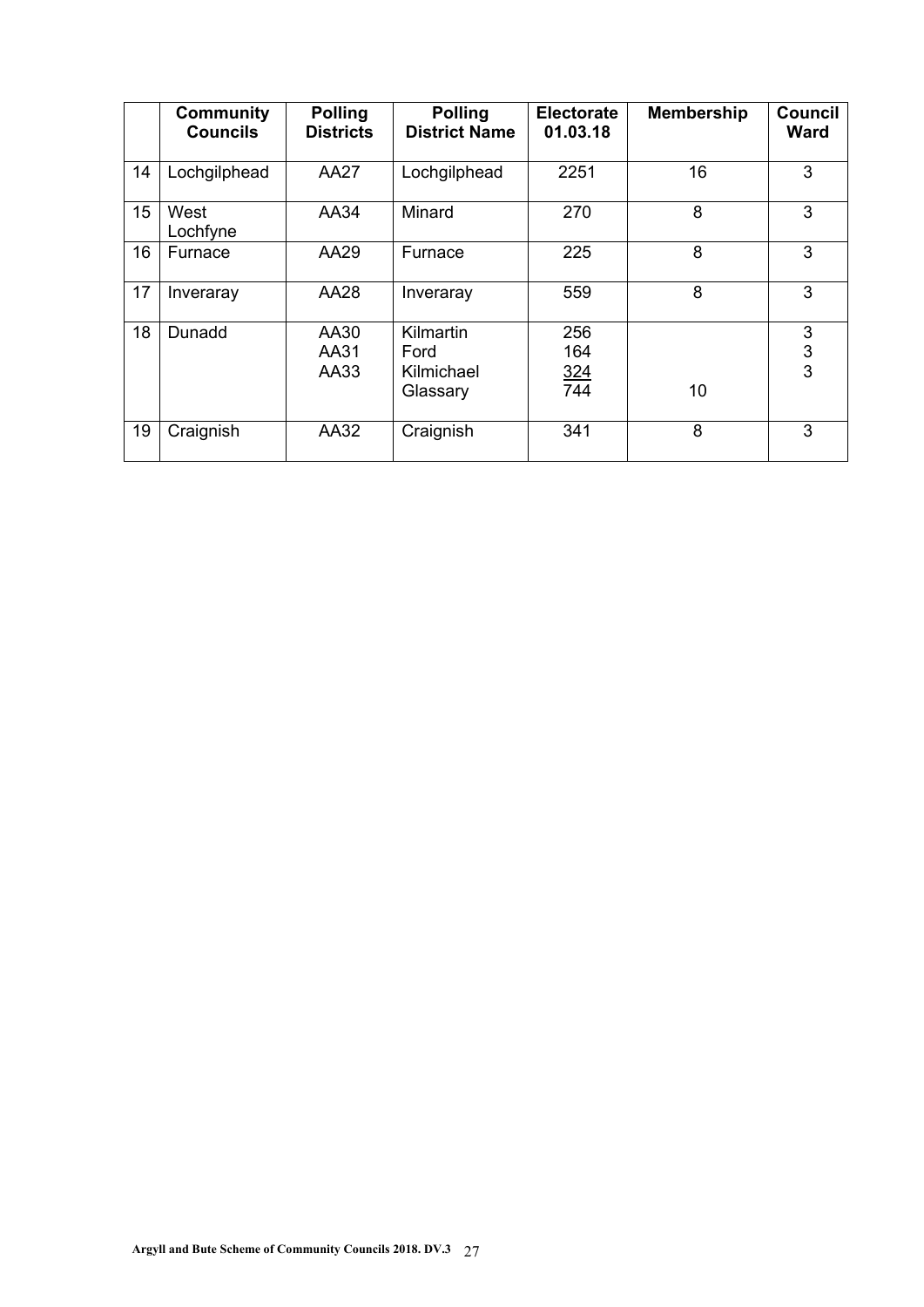|    | <b>Community</b><br><b>Councils</b> | <b>Polling</b><br><b>Districts</b>                                                 | <b>Polling District</b><br><b>Name</b>                                                                                                   | <b>Electorate</b><br>01.03.18                                     | <b>Membership</b> | <b>Council</b><br><b>Ward</b>                                                                                                     |
|----|-------------------------------------|------------------------------------------------------------------------------------|------------------------------------------------------------------------------------------------------------------------------------------|-------------------------------------------------------------------|-------------------|-----------------------------------------------------------------------------------------------------------------------------------|
| 20 | Mull                                | AA42<br>AA43<br><b>AA44</b><br>AA45<br>AA46<br><b>AA47</b><br>AA48<br>AA49<br>AA50 | Tobermory<br>Dervaig<br><b>Ulva Ferry</b><br>Salen<br>Lochdonhead<br>Lochbuie<br>Pennyghael/<br>Tiroran<br><b>Bunessan</b><br>Fionnphort | 892<br>307<br>106<br>375<br>255<br>28<br>63<br>230<br>165<br>2421 | 16                | 4<br>4<br>$\overline{\mathbf{4}}$<br>$\overline{\mathbf{4}}$<br>$\overline{\mathbf{4}}$<br>4<br>4<br>4<br>$\overline{\mathbf{4}}$ |
| 21 | lona                                | AA51                                                                               | Iona                                                                                                                                     | 131                                                               | 8                 | $\overline{4}$                                                                                                                    |
| 22 | Coll                                | <b>AA52</b>                                                                        | Coll                                                                                                                                     | 159                                                               | 8                 | $\overline{4}$                                                                                                                    |
| 23 | <b>Tiree</b>                        | AA53                                                                               | <b>Tiree</b>                                                                                                                             | 541                                                               | 8                 | 4                                                                                                                                 |
| 24 | Oban                                | AA36<br><b>AA37</b><br>AA38<br>AA39<br>AA64                                        | <b>Oban Central</b><br>Oban West<br>Oban<br>Glencruitten<br>Oban Soroba<br><b>Oban North</b>                                             | 433<br>1858<br>1444<br>1107<br>1874                               | 20                | 4<br>4<br>$\overline{\mathbf{4}}$<br>4<br>5                                                                                       |
| 25 | Glenorchy &<br>Innishail            | AA55<br>AA56                                                                       | Lochawe<br>Dalmally                                                                                                                      | 6716<br>133<br>359                                                |                   | $\mathbf 5$                                                                                                                       |
|    |                                     | <b>AA57</b><br>AA61                                                                | <b>Bridge of Orchy</b><br>Portsonachan                                                                                                   | 35<br><u>79</u><br>606                                            | 10                | $\frac{5}{5}$                                                                                                                     |
| 26 | Taynuilt                            | AA58                                                                               | Taynuilt                                                                                                                                 | 883                                                               | 10                | 5                                                                                                                                 |
| 27 | Avich<br>&<br>Kilchrenan            | AA59<br>AA60                                                                       | Kilchrenan<br>Dalavich                                                                                                                   | 119<br><u>108</u><br>227                                          | 8                 | 5<br>5                                                                                                                            |
| 28 | Luing                               | AA62                                                                               | Luing                                                                                                                                    | 151                                                               | 8                 | 5                                                                                                                                 |
| 29 | Kilninver<br>&<br>Kilmelford        | AA63<br>AA68                                                                       | Kilmelford<br>Kilninver                                                                                                                  | 232<br>115<br>347                                                 | 8                 | $\frac{5}{5}$                                                                                                                     |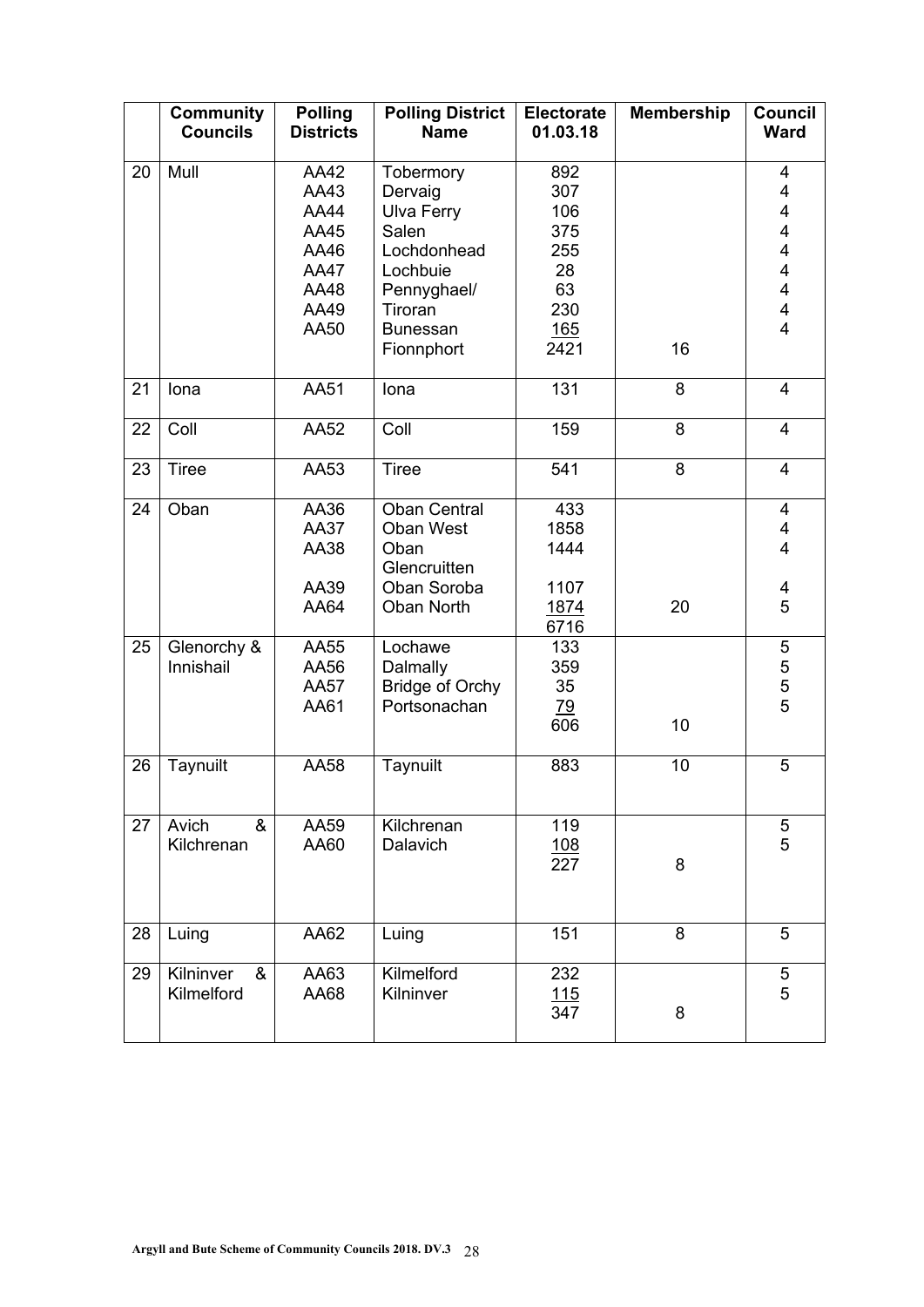|    | <b>Community</b><br><b>Councils</b> | <b>Polling</b><br><b>Districts</b> | <b>Polling District</b><br><b>Name</b>      | <b>Electorate</b><br>01.03.18 | <b>Membership</b> | <b>Council</b><br><b>Ward</b> |
|----|-------------------------------------|------------------------------------|---------------------------------------------|-------------------------------|-------------------|-------------------------------|
| 30 | &<br>Seil<br>Easdale                | AA65                               | Easdale                                     | 556                           | 8                 | 5                             |
| 31 | &<br>Kilmore<br>Kilbride            | AA66                               | Kilmore                                     | 309                           | 8                 | 5                             |
| 32 | Dunbeg                              | AA67                               | Dunbeg                                      | 585                           | 8                 | 5                             |
| 33 | Lismore                             | AA69                               | Lismore                                     | 157                           | 8                 | 5                             |
| 34 | Appin                               | <b>AA70</b>                        | Appin                                       | 420                           | 8                 | 5                             |
| 35 | Connel                              | <b>AA71</b>                        | Connel                                      | 491                           | 8                 | 5                             |
| 36 | Ardchattan                          | <b>AA72</b><br>AA73<br><b>AA74</b> | <b>Barcaldine</b><br>Lochnell<br>Ardchattan | 206<br>1080<br>92<br>1378     | 16                | 5<br>$\frac{5}{5}$            |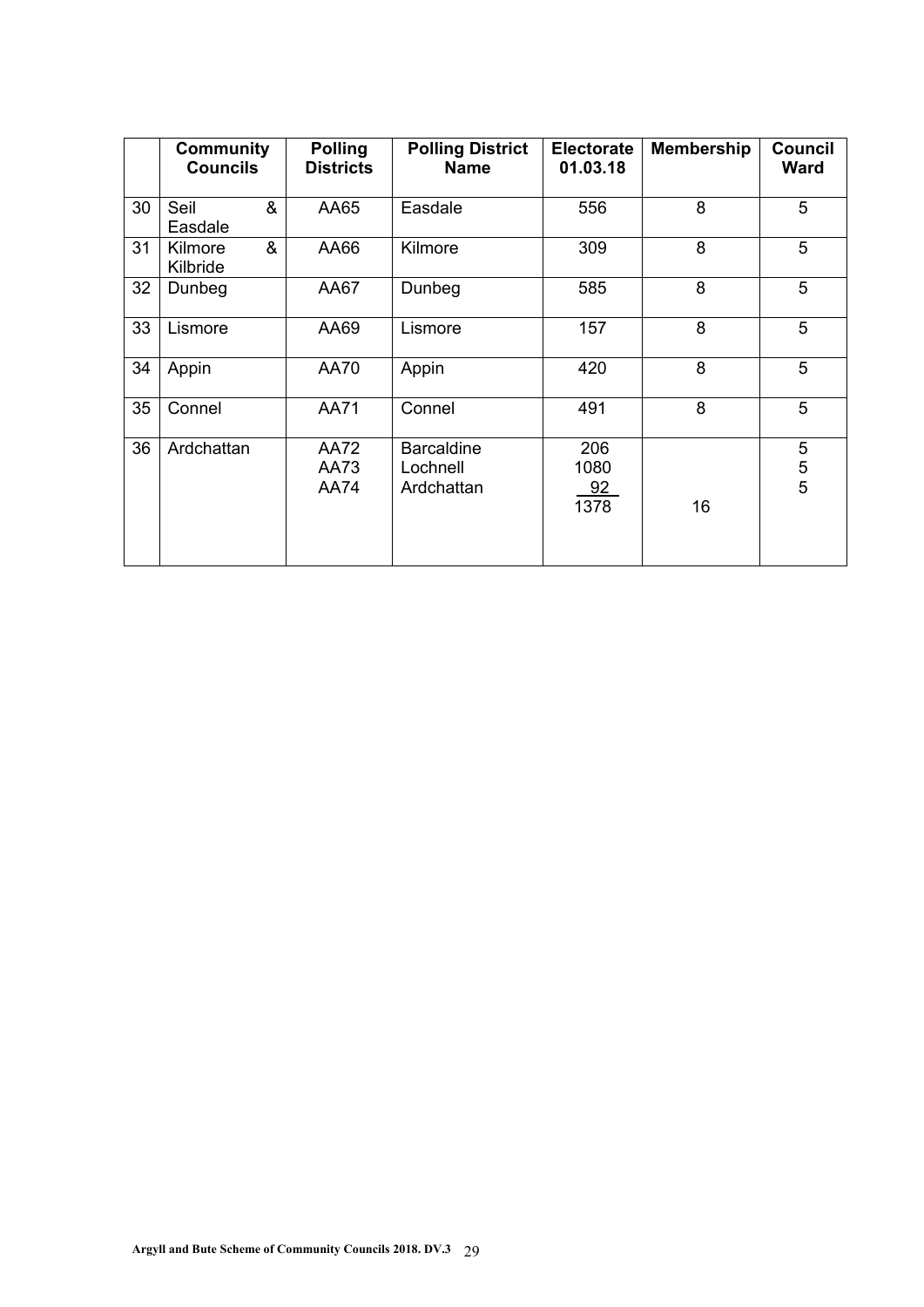|    | <b>Community</b><br><b>Councils</b> | <b>Polling</b><br><b>Districts</b>   | <b>Polling District</b><br><b>Name</b>                  | <b>Electorate</b><br>01.03.18             | <b>Membership</b> | Council<br><b>Ward</b>                            |
|----|-------------------------------------|--------------------------------------|---------------------------------------------------------|-------------------------------------------|-------------------|---------------------------------------------------|
| 37 | Colintraive &<br>Glendaruel         | <b>AA75</b><br>AA76<br>AA84 (Prt)    | Glendaruel<br>Colintraive<br>Rashfield                  | 143<br>128<br><u> 18</u><br>289           | 8                 | $\,6$<br>6                                        |
| 38 | Cairndow                            | <b>AA77</b>                          | Cairndow                                                | $\overline{118}$                          | 8                 | 6                                                 |
| 39 | Lochgoil                            | <b>AA78</b>                          | Lochgoilhead                                            | 363                                       | 8                 | 6                                                 |
| 40 | Strachur                            | <b>AA79</b><br>AA80                  | Strachur<br>Strathlachlan                               | 486<br><u>157</u><br>643                  | 10                | $\,6$<br>6                                        |
| 41 | Kilfinan                            | AA81<br>AA82                         | Kilfinan<br>Tighnabruaich                               | 88<br>557<br>645                          | 10                | $\,6$<br>6                                        |
| 42 | Hunter's<br>Quay                    | AA83A                                | Hunter's Quay                                           | 782                                       | 10                | 6                                                 |
| 43 | Kilmun                              | AA84 (Prt)<br>AA86                   | Rashfield<br><b>Strone</b>                              | 232<br>556<br>788                         | 10                | $\,6$<br>6                                        |
| 44 | Ardentinny                          | AA85                                 | Ardentinny                                              | 154                                       | 8                 | 6                                                 |
| 45 | Sandbank                            | <b>AA87</b>                          | Sandbank                                                | 1036                                      | 16                | $\,6\,$                                           |
| 46 | Dunoon                              | AA83<br>AA89<br>AA90<br>AA91<br>AA93 | Kirn<br>Hafton<br>Dunoon<br>Ardenslate<br>Dunoon South  | 986<br>1706<br>210<br>1726<br>645<br>5273 | 20                | $\overline{7}$<br>$\frac{7}{7}$<br>$\overline{7}$ |
| 47 | South Cowal                         | AA92                                 | Innellan                                                | 1310                                      | 16                | $\overline{7}$                                    |
| 48 | <b>Bute</b>                         | AA94<br>AA95<br>AA96                 | Rothesay North<br>Port Bannatyne<br>Rothesay<br>Central | 1058<br>513<br>397                        |                   | 8<br>8<br>8                                       |
|    |                                     | <b>AA97</b><br>AA98<br>AA99          | <b>Bute West</b><br><b>Bute East</b><br>Kingarth        | 1277<br>1316<br>225<br>4786               | 16                | 8<br>8<br>8                                       |